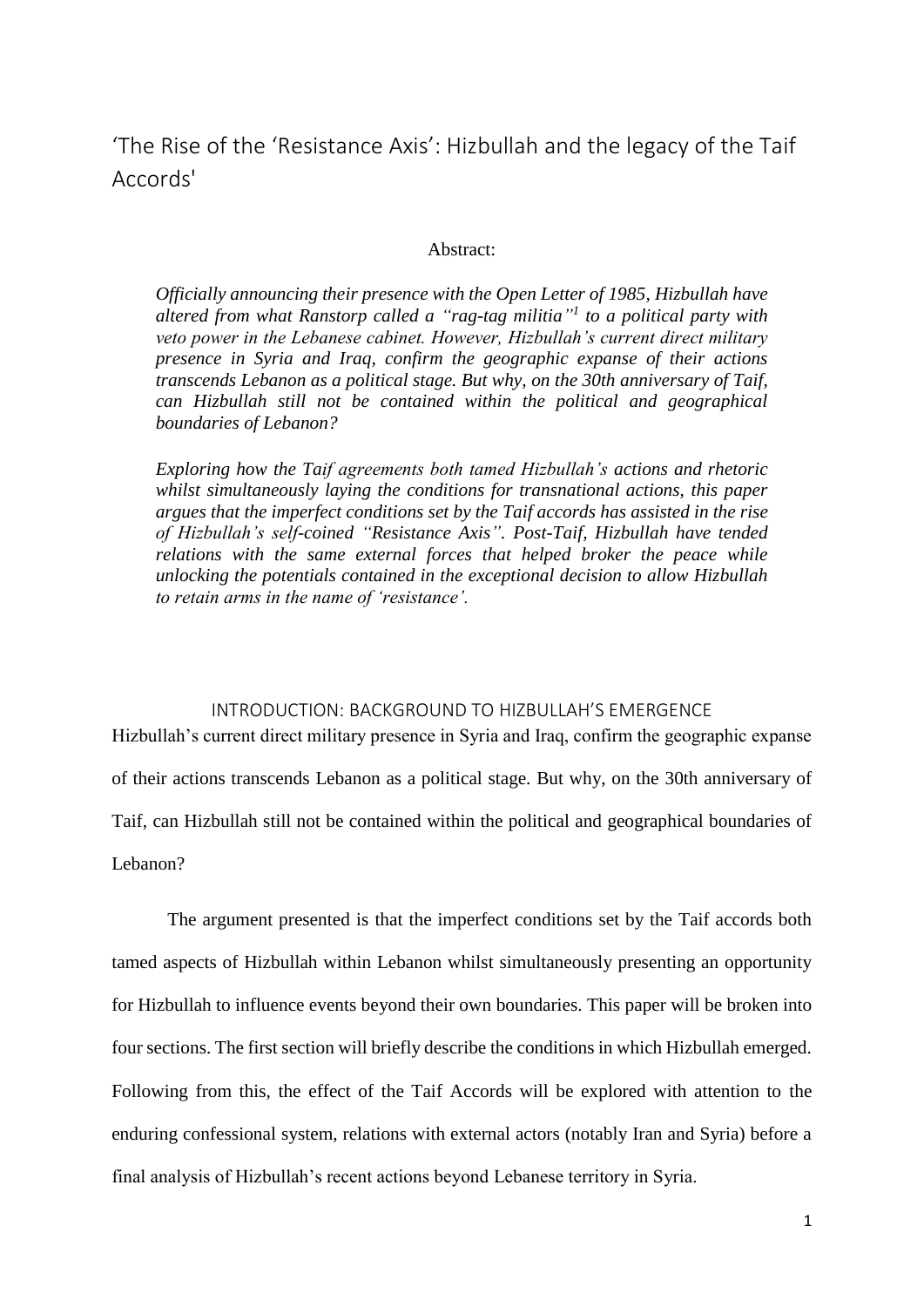How Hizbullah emerged has been well catalogued.<sup>2</sup> In brief, Hizbullah officially emerged with the Open Letter of 1985 published amidst an ongoing civil war and the second of Israel's major invasions onto Lebanese soil. From discontent with the secular framework of AMAL, some members of the *Shi'i* community defected to form the leadership and cadres of Hizbullah. In Hamzeh's words, Hizbullah emerged from conditions of 'crisis': "Theses crises have included the Arab defeats by Israel, the failure to achieve balanced socioeconomic development, the pervasiveness of political oppression, gross misdistribution of wealth, and the disorientating psychological impact of Westernization".<sup>3</sup> Few of these were sufficiently tackled in the Taif agreement leaving the Lebanese state in perpetual fragility.

The civil war saw the collapse of the Lebanese state in all but name and had a devastating impact on individuals and communities leaving an estimated 144,240 dead, 197, 506 injured, and over 17,000 disappeared between 1975 and 1990. <sup>4</sup> Unwillingness, or inability, to directly combat the after effects of the civil war by the Lebanese state has resulted in what Barak has described as a state project of "amnesia" allowing space for what Deeb has coined as "the just-lived-past" to be remembered under alternative frameworks such as that posited by the religious national ideology of Hizbullah. The crisis conditions were exacerbated by the Lebanese political system itself, ongoing proxy wars against organised Palestinian groups in Lebanon and the demonstrative effect of the 1979 Iranian revolution.<sup>5</sup>

Hizbullah found almost instant notoriety through its use of violence. Between 1982 and 1983, Hizbullah successfully mounted attacks on French, Israeli and United States forces, driving Israel to withdraw to the South of Lebanon by 1985. Through numerous attacks and insurgencies Hizbullah succeeded in their nationalist aims to free Lebanon of direct Western intervention and claimed a self-declared a victory against Israel when the latter unilaterally withdraw from Lebanon in 2000.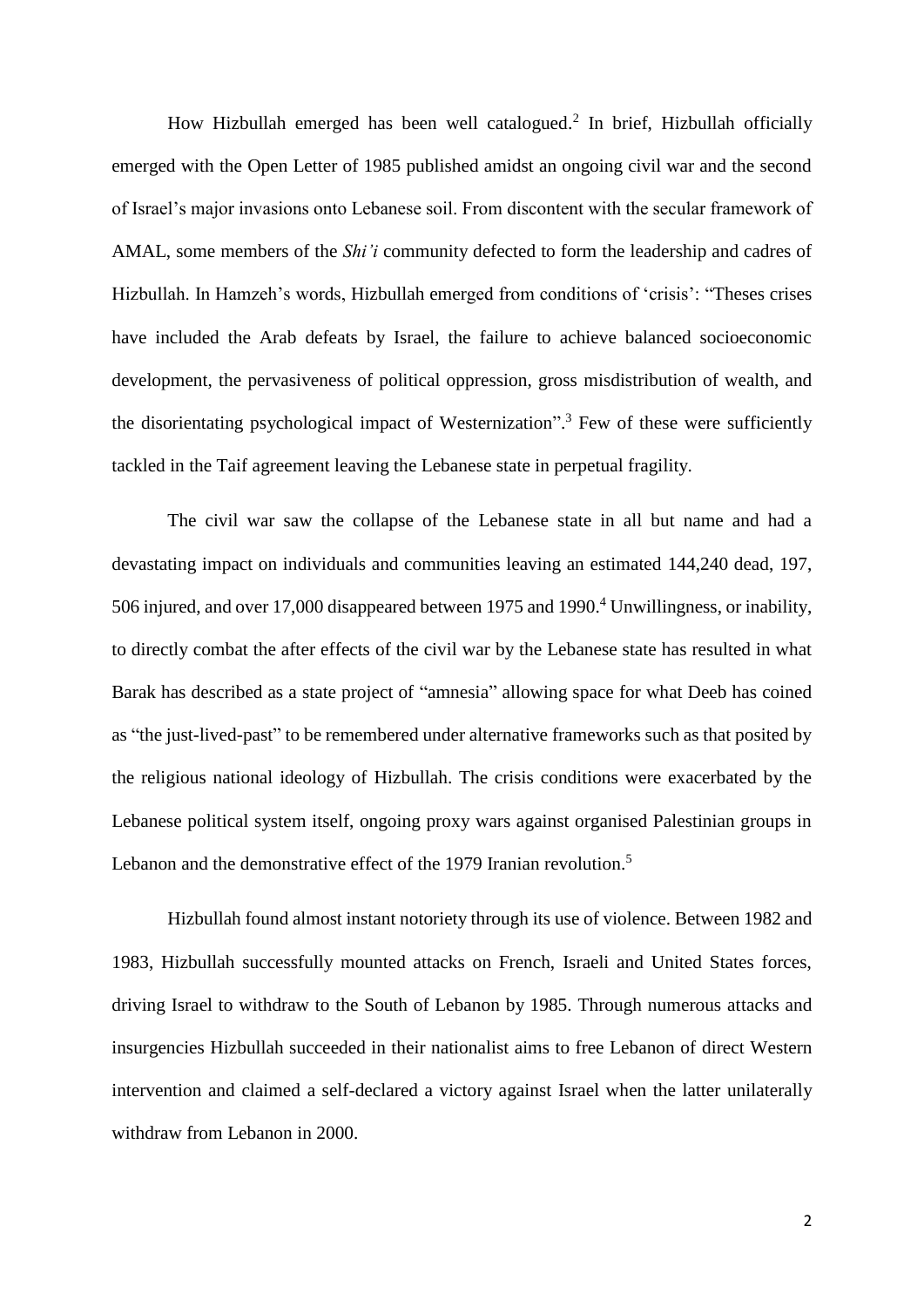The Taif Accords re-instated the Lebanese state and created a tense, but relatively stable peace which has been enjoyed for the past thirty years. The challenge for Hizbullah at the time was to find its place within the new political environment.

# The Post-Taif Environment

Hizbullah emerged from the Taif Accords and the experience of the early 1990s as a different entity from what it had previously been. Hizbullah re-formulated itself from a clandestine movement to a democratic political party which retained arms in the name of "resistance".

For many, Hizbullah's acceptance of the conditions offered by the Taif Accord led to what has been coined Hizbullah's "Lebanonization" process. Saouli has stated that "in seeking domestic legitimacy, Hizbullah has conformed to Lebanese civil notions and discourse".<sup>6</sup> Yet, this perceived normalization has not prevented Hizbullah to act without the Lebanese state permission, or prior notification, as evidenced in Hizbullah's abductions of Israeli personnel prior to the Israel-Hizbullah war of 2006, Hizbullah's self- initiated violence within Lebanon in 2008 in the Beirut siege and Hizbullah's ongoing activities in Syria and beyond.

Various positions exist regarding the acceptance of the Lebanonization thesis. One position argues that Hizbullah's seeming accommodation into the Lebanese political system is nothing more than a veneer disguising the real power and decision maker of the group – Iran. This sentiment was expressed succinctly by Zisser who stated that Hizbullah's internal turn towards Lebanon is nothing more than 'sham Lebanonization': "The fact that in recent years its military power has grown to strategic proportions, with the aid and encouragement of Iran, proves that the Lebanese 'veil' worn by Hizbullah is exceedingly thin".<sup>7</sup> Currently the thesis that, Hizbullah are simply a tool of Iran, suits certain current state interests, for example Saudi Arabia and other Gulf state suspicious of the increased Iranian presence and influence in the region. As such, Hizbullah become embroiled in regional rivalries and power plays.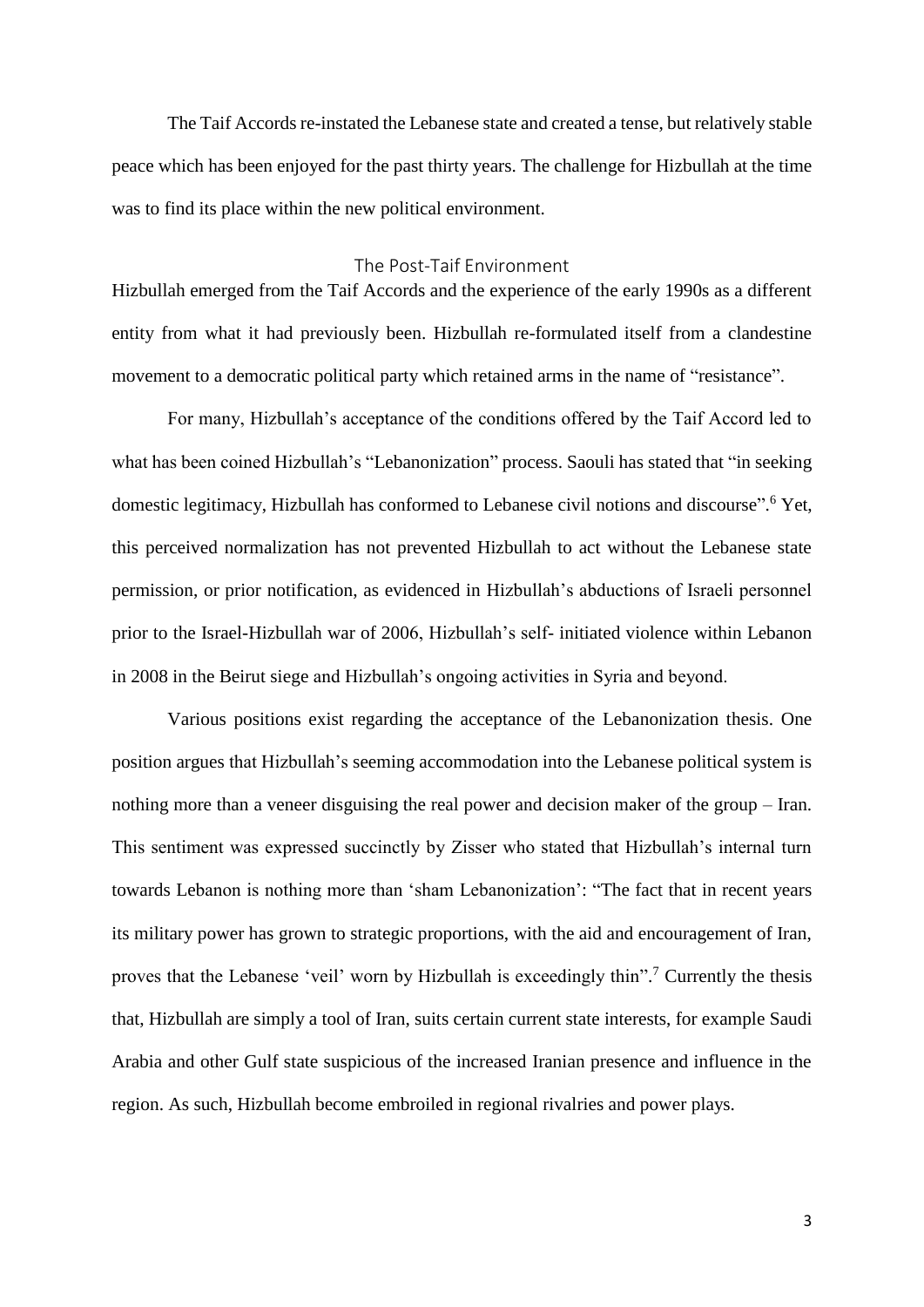The thesis of an emergent "*Shia* crescent", controlled by Iran, has become a dominant narrative to explain the current balance of power rivalries in the region. However, the homogenous nature of the so-called "*Shia* crescent" has aroused criticisms and challenges. On the one hand, after the fall of Saddam Hussein in Iraq, the regional balance of power shifted towards Iran resulting in new power dynamics which threatened the security and legitimacy of the Gulf States. This saw the boundaries between *Sunni* and *Shia* raising in importance as states (both Arab and Persian) instrumentalized sectarian divisions for their own interests.<sup>8</sup> On the other hand, the construct of a '*Shia* crescent' disguises the internal rivalries within the alliance between Iran, Syria, Hizbullah and Iraqi *Shia* actors.<sup>9</sup> Terhalle outlines four aspects that constrain the emergence of a homogenous monolithic *Shia* block led by Iran which includes: political, nationalist, religious and economic tensions. Pertinently, Terhalle reminds us of the divisions between Arab and Persian and the differing nationalist memories regarding the Iraq – Iran war, which acts as an obstacle to Iran's influence within *Shia* Iraq. Perhaps the most salient argument against the narrative of the *Shia* Crescent is that outside of Iran (with the notable exception of Hizbullah), Khomeini's concept of the rule of jurisprudent (*wilayat alfaqih*) is rejected by most Syrian and especially Iraqi *Shi'i*. 10

Hizbullah's assertive *Shi'i* identity and continued adherence to the Iranian *wilayat alfaqih* cannot be understood solely in consideration of Iran but must be placed in context of both the circumstances of Hizbullah's emergence and the conditions created by Taif. During the civil war when no functioning Lebanese state existed, and communities were drawn on sectarian identity, it made pragmatic sense to mobilise *Shia* identity around a recently successful revolution and one willing to act as material and ideological backers. Post Taif, ensured that Iran continued to play a role in the fragile peace. The retention of the confessional system and endurance of sectarianism assist in unlocking the capabilities to legitimately (in religious, if not state terms) draw from Iranian material support and religious authority.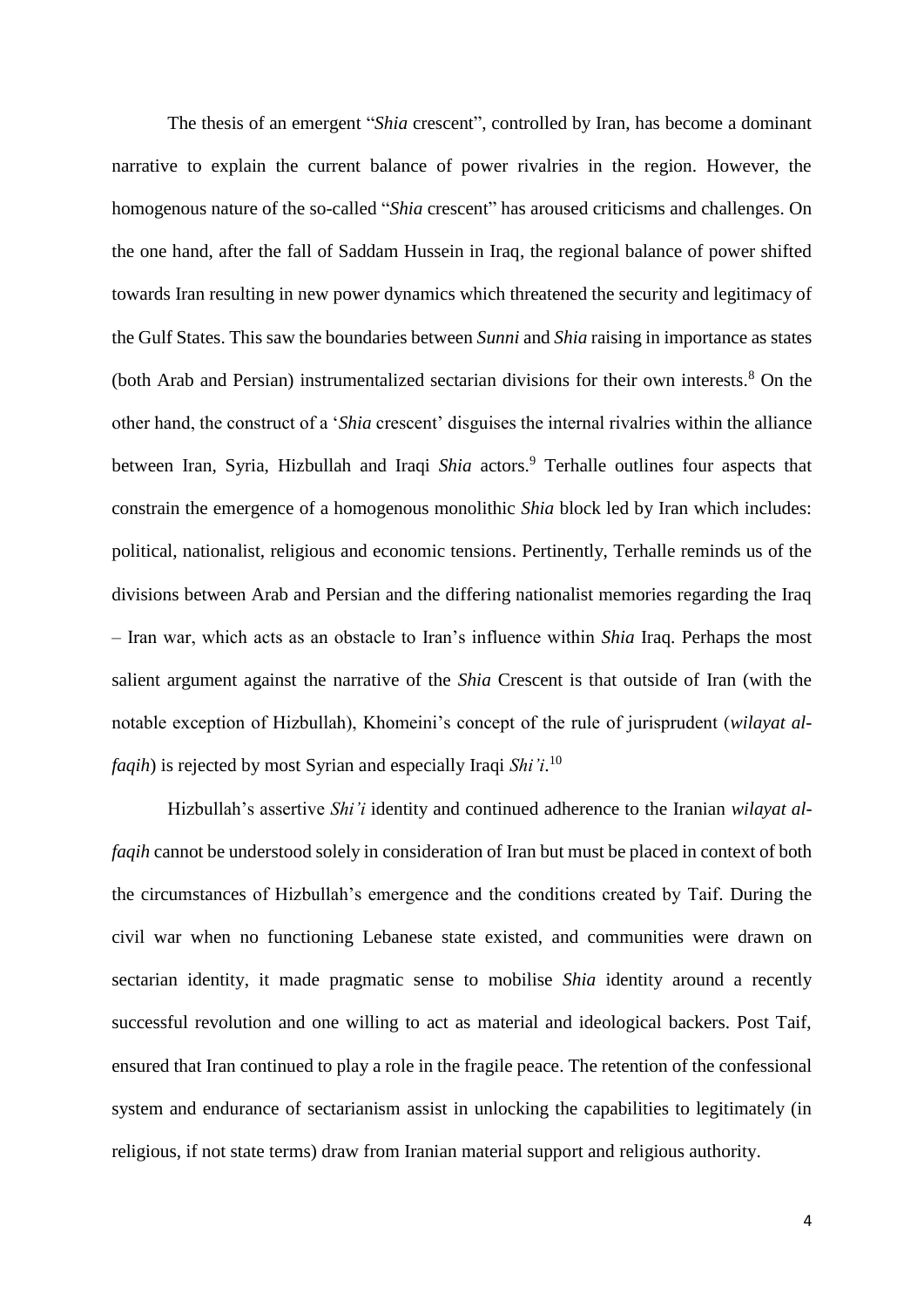However, Hizbullah have always denied that political affiliations with Iran override Lebanese interests. Nuanced work (offered by for example by De Vare and Stahli<sup>11</sup> and Samil<sup>12</sup>) argue that far from being mere agents of Iran, Hizbullah are engaged in sustained efforts at creating a national identity and thus fully absorbed into the Lebanese state setting. Only the national identity created and reproduced by Hizbullah is an alternative vision of Lebanese identity. Saouli offers some insights into why conformity to Lebanese shared norms is not always apparent in the broad movement of Hizbullah. Important to its formation and continued existence is its broad appeal to *Shi'ism*. Drawing upon *Shi'ism* allows alternative identity constructions in addition to wider theological and historical ideas to be reinterpreted in contemporary times.

Any social actor carries with it memories and experiences transmitted from the past which are built into its system and which shape its world outlook and behaviour as it faces contemporary struggles… While Shiism does not determine Hizbullah's socio-political conduct, it does figure crucially in the organisation's identity, consciousness and memory…<sup>13</sup>

Constructions of identity and ideology, derived in part, from *Shia* history and memory have been allowed to cultivate in the era post-Taif. Ongoing sectarian assemblages permitted, and some<sup>14</sup> would argue, deepened by Taif, has unlocked the transnational potential of Hizbullah's identity narratives. Pre-empting discussion of Anderson's focus on the role of census and identity categories, Anderson espoused that the census had immense capacity to shape the way in which the colonial state imagined itself and thus had enormous effect upon how the Lebanese understood their state and each other.<sup>15</sup> Arguably, the continuation of religious groupings, further legitimized by the Taif Accords, has ensured that sectarian divisions endure. In this sense, what the Taif Accords achieved was a deepening of Lebanon's understanding of itself as a fragmented nation. Instead of accentuating its "Lebaneseness", the accords cemented further the sectarian divisions installed in the original 1932 French census, adding "national" legitimacy to the colonial legacy.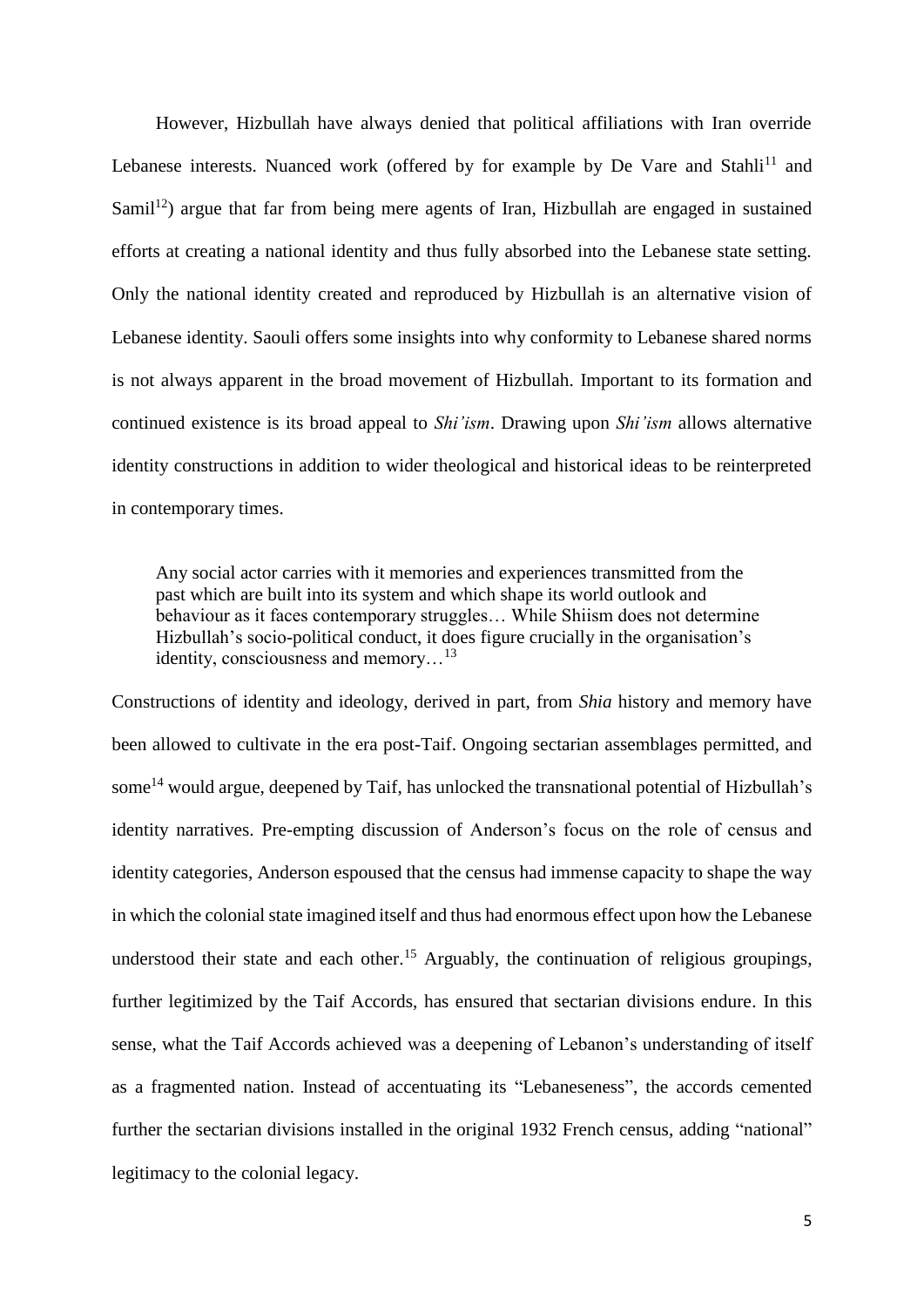An important *Shia* collective memory is of the battle of Karbala and the Martyrdom of Imam Hussein. According to Saouli this has left two primary legacies. The first being for the fight for injustice and the second for self-protection.<sup>16</sup> Both such legacies have been drawn upon regarding Hizbullah's recent involvement in Syria, specifically in relation to Husayn's sister and daughter to martyred Ali, Sayyida Zaynab. <sup>17</sup> Shrines to Zaynab, particularly the shrine in Damascus, were sites of intensive fighting between Hizbullah and anti-Assad and Daesh affiliated groups. In the name of both justice and self-protection, Daesh forces were thwarted in amongst rhetoric of fighting against oppression for justice and in the name of protection of both the Lebanese state and *Shia* communities and sacred sites. Slogans such as "Zaynab thaniyaton" ("Zaynab won't be captured twice")<sup>18</sup> has assisted in the mobilization of *Shia* individuals derived from multiple Arab and non-Arab states assisting in what has been referred to as 'defensive *jihad*'.<sup>19</sup> The importance of Zaynab to *Shia* mobilization generally and Hizbullah's articulation of defensive 'resistance' can be demonstrated by the lyrics of a popular Hizbullah affiliated song "*Fidaki Ya Zainab"*:

O' *takfiri*, listen, Our nation will never surrender! O'Zaynab, we will sacrifice our souls for you, Troops of Hizbullah will obey you.<sup>20</sup>

From the above, concepts such as national resistance are intermingled with *Shia* cultural memory. While sectarian differences are highlighted with reference to *Shia* history such as the battle of Karbala, the martyrdom of Husayn, and the struggle of Zaynab, Hizbullah do not set themselves against *Sunni's* widely but '*takfiri's* – a reference to Daesh's use of excommunication ('*takfir*') and denunciation of the *Shi'a* as 'heretics'. In this sense, Hizbullah can utilise wider *Shia* understandings which transcend nation-state geographies to legitimate their activities in Syria and beyond whilst maintaining credentials towards Lebanon's national goals.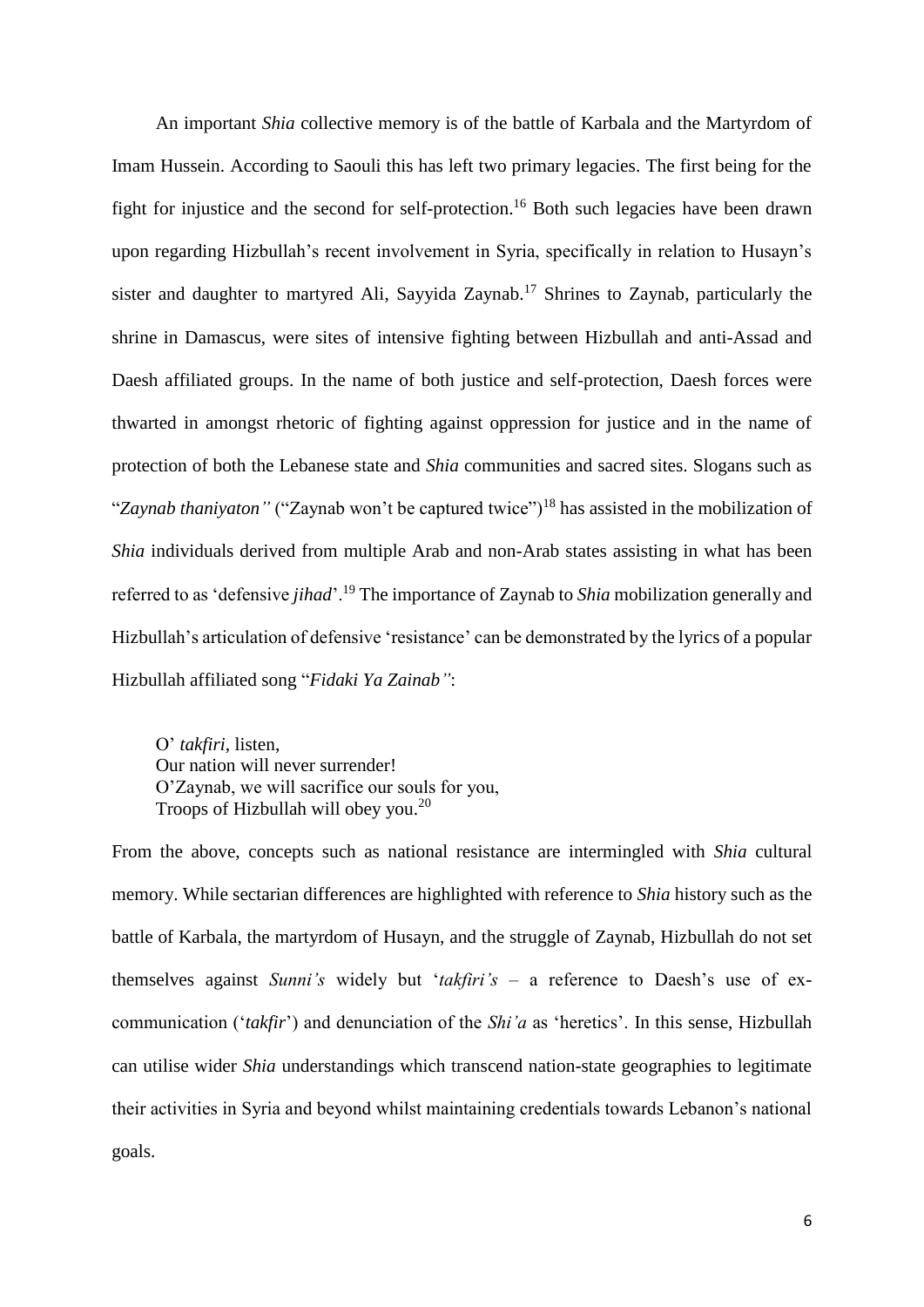From the above perspective, Hizbullah are not necessarily utilizing their *Shi'i* identity against their *Sunni* and Christian co-nationals at the behest of Iran. An alternative reading is offered by both Saade and Deeb, who argue that Hizbullah are simply engaging in their own formulation of what it means to be "Lebanese" within the frame provided by the divisions (re)established by the Taif Accords. Saade for instance argues that, "What Hizbullah has engaged with since its inception is a redefinition of what it is to be Lebanese, stranded by the experience of occupation, the marginalisation of the state, and alienation from a portion of the population". 21

As discussed earlier, Hamzeh stated that Hizbullah were born of "crisis" which the Taif Accords did not attempt to solve. Ongoing political tensions and uneven socio-economic developments continue to marginalize *Shia* communities in Lebanon. Accordingly, Hizbullah's project is to conceive of a Lebanese nationalism that positions the *Shia* community in a more central role, which, by doing so, is hoped to include rather than exclude *Shia* communities.

Deeb, similarly, has argued that Hizbullah's "alternative nationalism …views Lebanon as an Arab state that cannot distance itself from causes like that of Palestine". <sup>22</sup> Deeb views Lebanon as a site of contested representations of what it means to be "Lebanese" with Hizbullah's position just being one narrative "among many competing ones".<sup>23</sup> Drawing on social and collective memory studies<sup>24</sup>, Deeb posits that Hizbullah are attempting to construct alternative imaginings of Lebanese nationalism and Lebanon's place in the region and beyond. Hizbullah draw on their role against Israeli occupation focusing on their resistance as a sacrifice for the nation (not solely for the *Shi'i*) and their role in liberating Lebanon from Israeli occupation. According to Deeb, Hizbullah's accentuation of its role against Israeli aggression not only positions it regionally with Palestine and other states positioned against Israel, but is intended to "incorporate the long-marginalized *Shi'i* community into the nation-state".<sup>25</sup>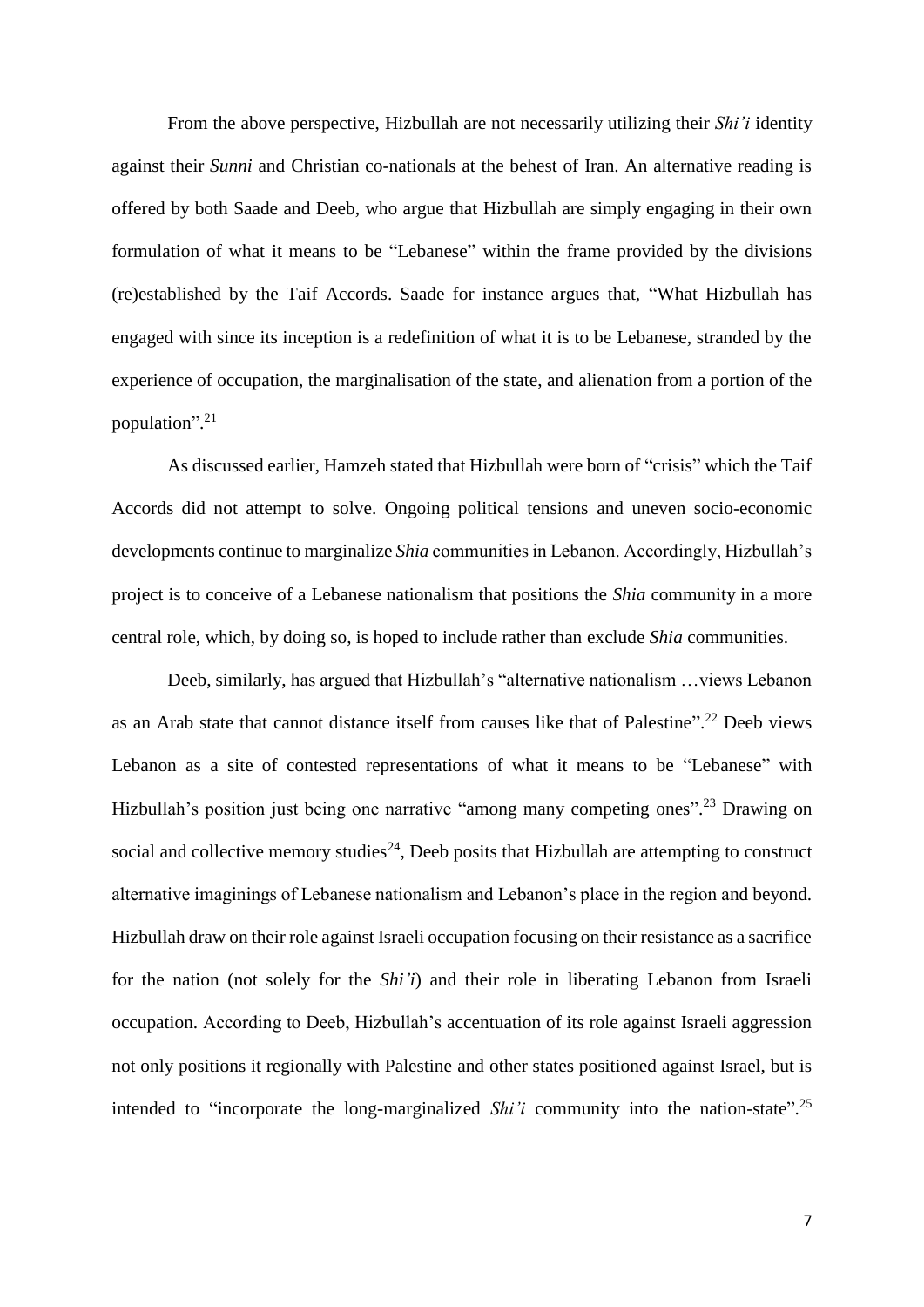Through this lens, it is possible to infer that Hizbullah's use of *Shia* political identity, is at least in part, about incorporating *Shia* narratives into the Lebanese national imagination.

### CONFESSIONALISM

Lebanon's confessional and sectarian divisions can be read as a legacy of both European and Islamic imperial understandings. A census taken in 1932 by the French administration framed Lebanon's communities in religious groupings. While the Ottoman Empire had categorized its subjects in terms of Muslims and *dhimmis* (derived from the concept of *ahl al-kitab* ("People of the Book"); normally pertaining to Christians and Jews)*,* the French bound religious identification with that of the nation-state. The framing of the census in religious groupings is diametrically opposed to Anderson's assertion that "as the colonial period wore on the census categories became more visibly and exclusively, racial. Religious identity on the other hand, gradually disappeared".<sup>26</sup> Anderson espoused that the census had immense capacity to shape the way in which the colonial state imagined itself and 'the legitimacy of its ancestry' and thus had enormous effect upon how the Lebanese understood their state and each other.<sup>27</sup>

Arguably, the continuation of religious groupings allowed the imperial and Islamic organization of Lebanon's *dhimmi* populations to endure. A concrete example of this confessional structuring can be seen (amongst others such as memorandums of understanding with other religious parties) in the creation of the "Multi-confessional Lebanese Brigades" that have allowed resistance fighters that are non-*Shia* to fight alongside Hizbullah's resistance forces without the need for conversion to any sect of Islam while simultaneously being under the "umbrella" leadership of Hizbullah.

Hizbullah's self-identification as specifically *Shia,* and the institutionalized sectarian divisions within Lebanon allowed for the construction of identities which imaginatively exceed nation-state borders. As Deeb argues, Hizbullah's articulation of Lebanese national identities is just one in a "field of competing and negotiated histories and identities that has always

8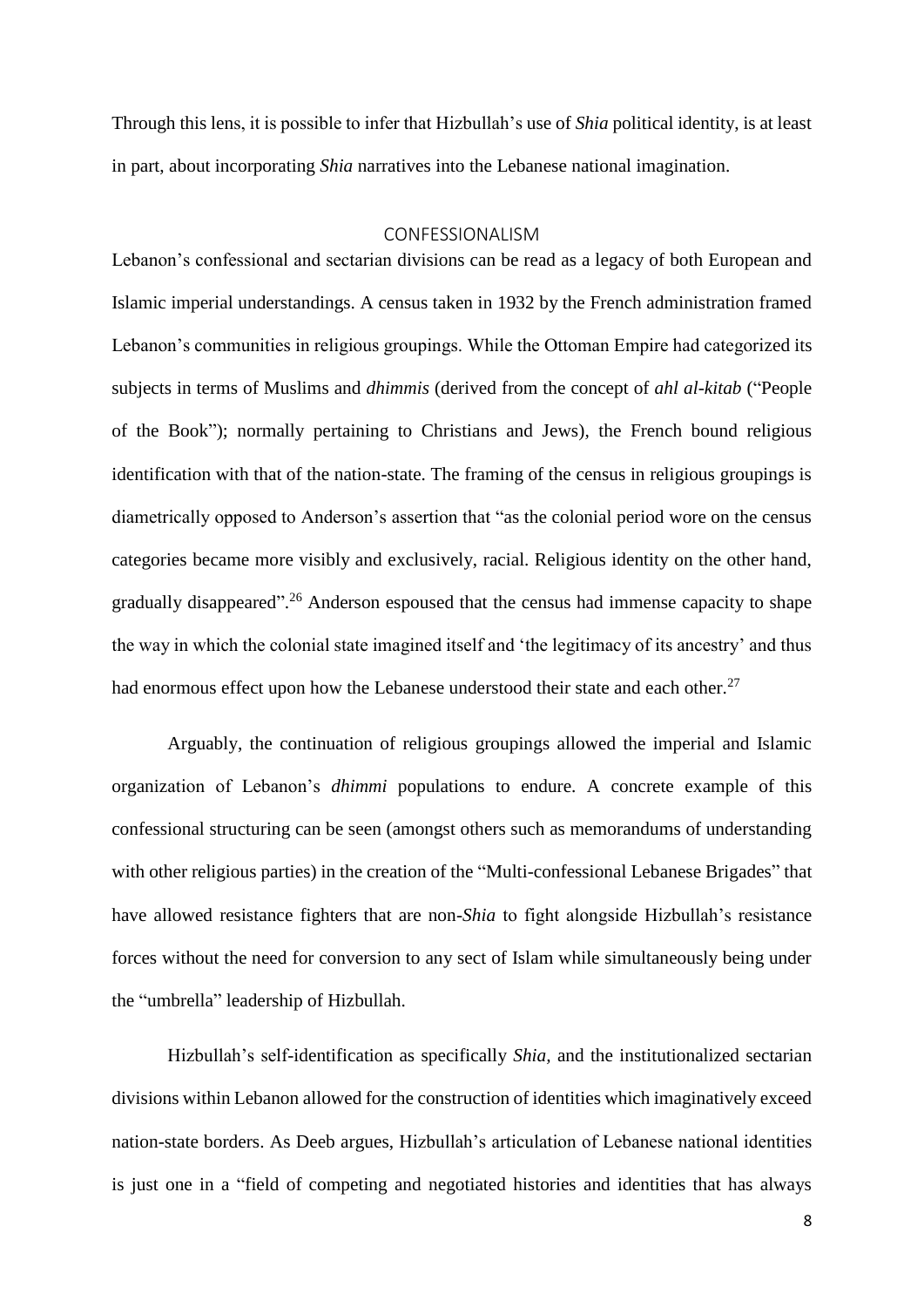characterised Lebanon".<sup>28</sup> Seaver has argued that the creation of national identities becomes further complicated where groups are divided into identities which transcend state boundaries.<sup>29</sup> The consequences of dividing Lebanon into groupings of religious affiliations has meant a continuation of solidarities with other "group" members across nation-state boundaries. The imagined *Shia* community when connected to the political theological concept of the *wilayat al-faqīh* (jurist -theologian as constructed by Ayatollah Khomeini in Iran) creates the hierarchical structuring that grants autonomous (sub)national actions which are subsumed under a larger hierarchical order emanating from the Supreme Guide of Iran.

Regarding the hierarchical structuring, Nasrallah stated "Should the jurisprudent ruler be the one to appoint the leaders and bestow legitimacy upon them in all Muslim countries? Yes, because his jurisprudence is not limited by geographic boundaries, it extends to wherever Muslims may be".<sup>30</sup> Islam's hierarchical imperial legacies have been re-interpreted in light of the realities of the nation-state international structure. The hierarchical structuring can be evidenced more recently in what the Secretary General of Hizbullah has termed the "Resistance Axis" in actions against Daesh (ISIS) and other *Sunni* militia movements in Iraq and Syria. Nasrallah stated that "The resistance Axis started to be formed… Its main support is the Islamic Republic of Iran and Syria..."<sup>31</sup> Yet Hizbullah are careful not to undermine their own national autonomy and make the separation between religious authority and political authority in Iran. In 2015 Nasrallah emphasised that

I claim that we – Hizbullah – have had ties of friendship and adoration with Iran since 1982…. I believe that his Eminence Imam Sayyed Ali Khamenei is the Imam and leader of Muslims. Still… Iran never ordered us or informed us of an order… We are independent leadership… Iran is an Islamic Republic. It is the state of Islam. It is the state of Imam Khomeini… Iran helps Lebanon, Palestine, Syria, Iraq and other places and still, it does not dictate…<sup>32</sup>

The incorporation of several autonomous (national) realms evidenced by the inclusion of "Lebanon, Palestine, Syria, Iraq and other places" with the "main support" from the "Islamic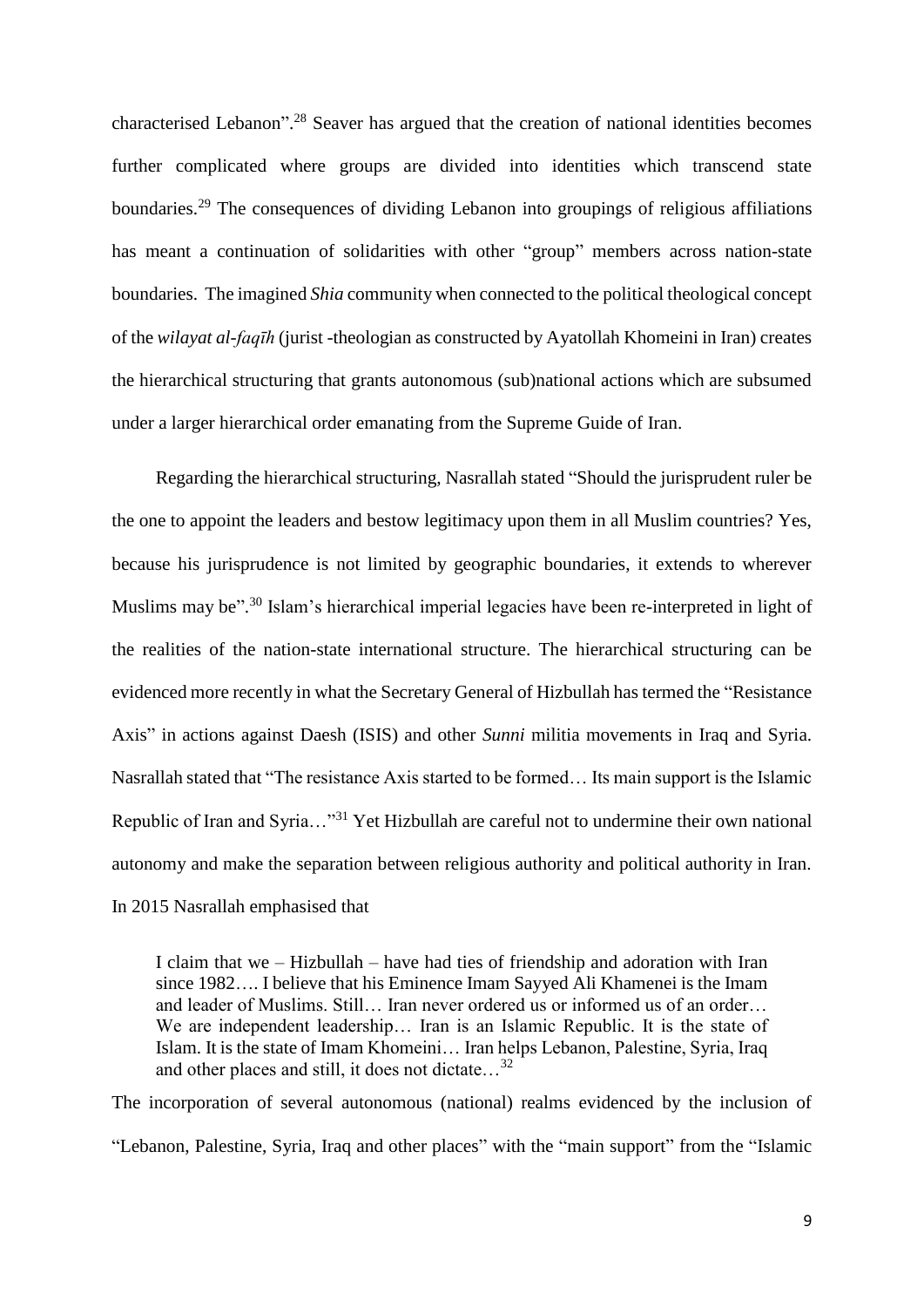Republic of Iran" consequently grants evidence for the hierarchical imperial structuring identified. Saad has stated that "Force integration among Hizbullah's Resistance Army, the Islamic Revolutionary Guards Corps (IRGC), Syrian armed forces and Iraqi militias has led to the emergence of a single military front".<sup>33</sup> This single "military front" is possible due to the hierarchical structuring that links Hizbullah to the legal supra-state of the Iranian Supreme Guide. Nasrallah himself announced that "The fusion of Lebanese – Iranian blood on Syrian soil reflects the unity of cause and the unity of fate of the countries of the resistance Axis… We no longer recognize the separation of arenas or battlefields".<sup>34</sup> Saliently, Nasrallah in this instance does not draw on *Shia* identity and religious ideology, but on national identity (Lebanese and Iranian) and mutual "cause" and "fate". Here the "resistance Axis" is constructed around common goals and interests which align the two states regardless of sectarian affiliation. Again, a dualism can be observed where *Shia* hierarchical structures allow for Hizbullah's alignment with Iran to be religiously legitimized whilst careful not to undermine their own nationalist credentials within Lebanon itself.

# Consociational Structures

The 1989 Taif Accords stipulated that sectarianism in Lebanon be abolished; yet, not only has this not been achieved in many ways sectarian divisions have both spread and deepened. The 1943 National Pact affirmed confessional political arrangements, but borrowed from the Ottoman's division of peoples into separate *millets* (or communities) based on religious orientation and sect.

In Lebanon's diverse social mix, the Taif Accords were designed to ensure that no group had dominant sway over any others. However, Taif was incomplete, leaving particulars to be dealt with at a later date. Particulars have been ever evolving and often negotiated in tense periods of conflict and fragility and resulted in fragmented and complex power relations. One important such incident occurred in 2008 after Hizbullah initiated a six-day armed takeover of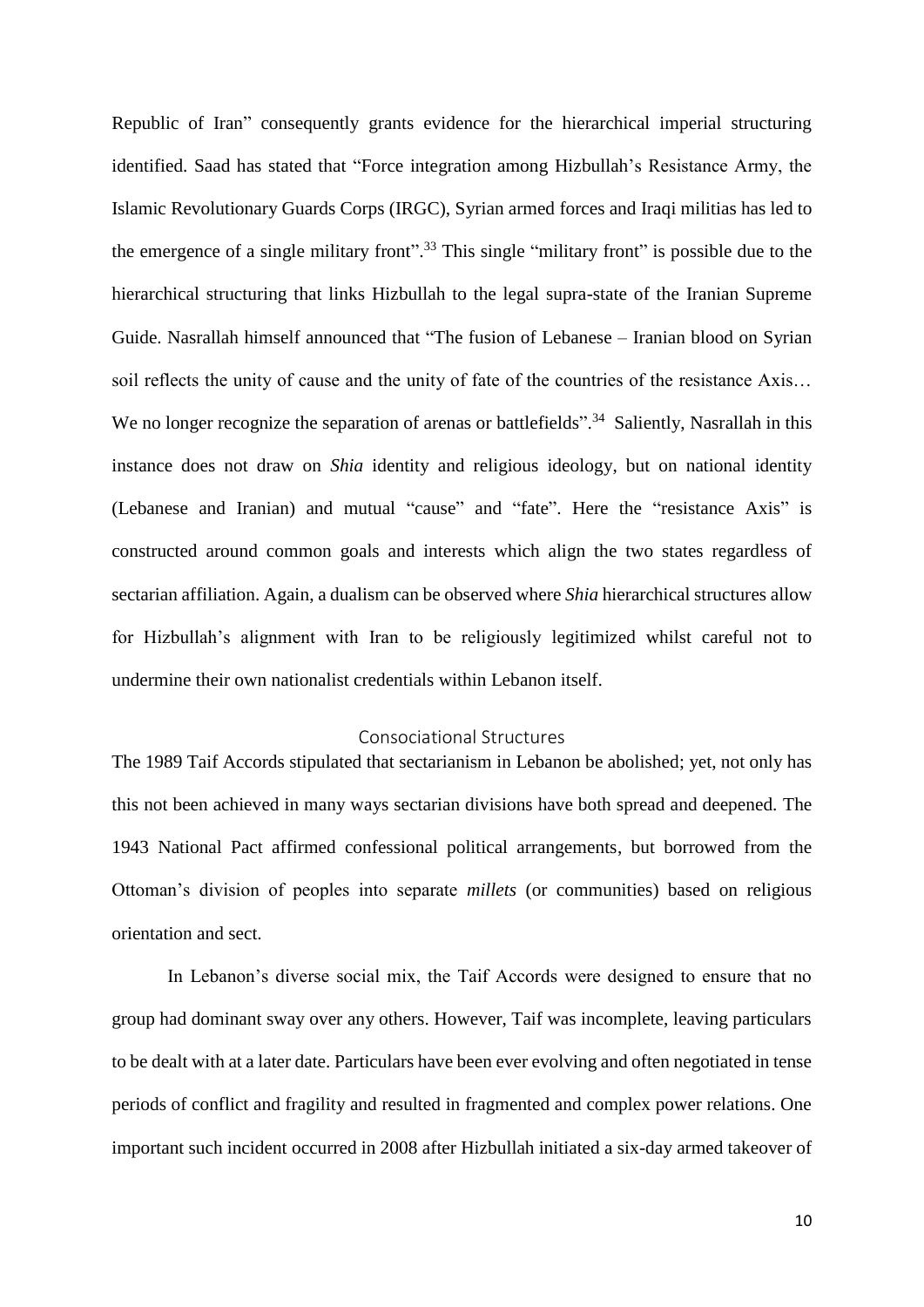parts of central Beirut. Following negotiations with the March 14 Alliances, Hizbullah were granted major concessions the most important being veto power in the cabinet.

The Taif accords not only failed to dismantle confessional arrangements but strengthened them by sealing the constitutional arrangement that the president be a Maronite Christian and the prime minister a *Sunni* Muslim. A tentative concession was granted to the *Shia* by allocating them the position of speaker of the house. These sectarian arrangements are still based on the only national consensus taken in Lebanon by the French in 1932 and thus fail to reflect contemporary demographic realities.<sup>35</sup> In short, *Shia* communities in Lebanon remain as politically marginalized post-Taif as prior to it. Despite ongoing, and increasing, sectarian tensions, dialogue and understandings are possible between groups evidenced in the 2006 Hizbullah alliance with Michael Aoun's Christian Free Patriotic Movement Party.

One of the unintended consequences of the continuation of confessional systems is that different groups are proposing different "nationalist imaginaries". Saade has argued that through Hizbullah's commemorative activities (Jerusalem day, etc,) Hizbullah are writing a "project of resistance" that goes "beyond the boundaries of state".<sup>36</sup> Saade maintains that what Hizbullah are engaged in is a form of "ideological activism" which is most likely to occur in environments of competition where one or more group is contending for dominance.<sup>37</sup> While the Taif accords ideally were to rid Lebanon of competition between sects, what was left uncertain and undetermined have become areas of contestation and competition for resources, legitimacy and power.

# TAIF AND EXTERNAL ACTORS

The Taif Accords were an incomplete experiment pregnant with internal contradictions. Whilst the Accords explicitly call for reforms that would promote and build national solidarities and consensus the Accords themselves gave little indication of how this could be achieved practically or in what time frame.<sup>38</sup>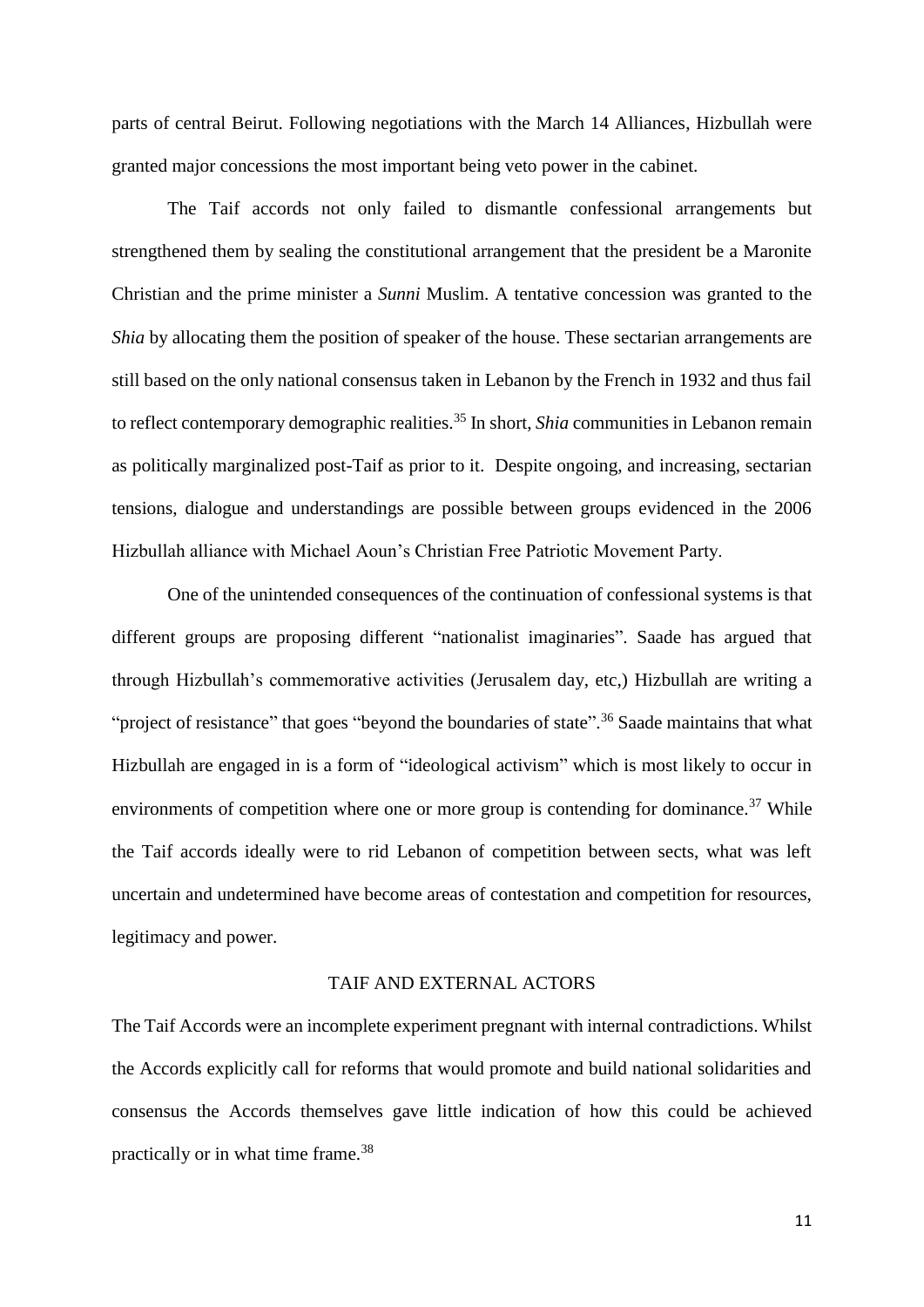Lebanon, in its relatively short period since independence, has consistently suffered from a sovereignty deficit. As Strindberg and Warn suggest "Lebanon has never been left to run itself but has repeatedly been sucked into the vortex of regional and global power politics".<sup>39</sup> Taif, augmented the sovereignty deficit by ensuring external powers involved in the brokering of the peace, remained as a visible presence in Lebanon (specifically Syria and to a lesser extent, Iran). Strindberg and Warn go on to argue that perhaps for Hizbullah, Islamism is not merely for power and control but a tool of resistance "against some other kind of order".<sup>40</sup> In a way, Strindberg and Warn compliment Saade and Deeb's concept of Hizbullah constructing "alternative nationalisms" in an environment of competing and contested concepts of what it means to be Lebanese. In resisting dominant norms and regimes of order, Hizbullah's external relations can be viewed less through the lens of shared *Shi'ism* and more appropriately through the frame of Third World nationalism that seeks to challenge Western domination in pursuit of self-determination and dignity. This also deepens understandings of Hizbullah's transnational actions as an attempt to surface above Western dominant norms and Israeli occupation. In this quest for dignity, Syria and Iran as backers of the resistance, act as pragmatic collaborators rather than directors of Hizbullah.

#### Syria

The October Taif Accords of 1989 effectively both ended the civil war and undermined Lebanese sovereignty by ensuring Syria was left as the dominant power in Lebanon.<sup>41</sup> Hizbullah's relations with the Syrian government are largely pragmatic rather than ideological. Syria's shared border with Lebanon and Iran ensures that flows of arms, finance and logistical support can easily be transported across borders. This pragmatic material arrangement suits both party's interests in so much as they share the common enemy of Israel. However, this pragmatic alliance is not as 'natural' as often popularly portrayed.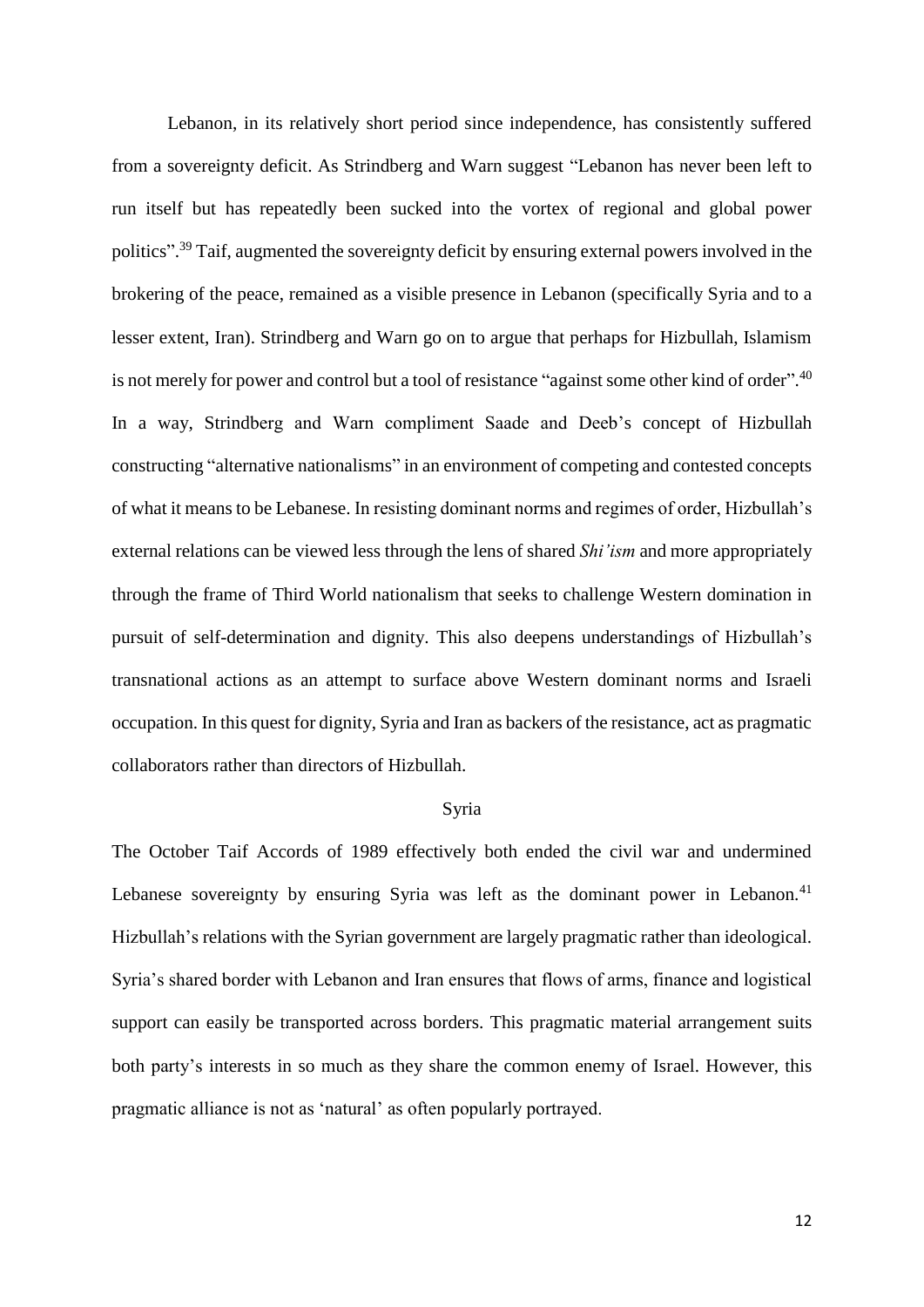Tensions between the two actors have at times escalated to violent conflict such as in May 1986 when kidnappings and shoot outs emerged between Syrian soldiers and Hizbullah members resulting in the detention of several Hizbullah members.<sup>42</sup> Another such incident involved the killing of 26 Hizbullah militants at the hands of the Syrian army in 1987 in what became known as the "Fathalla Massacre".<sup>43</sup>

Relations are further complicated between Syria and Hizbullah if the relations between AMAL and Syria are also taken into the equation. In many ways, the *Shia* (yet secular) party of AMAL are closer to Syria than the movement of Hizbullah. The AMAL/Hizbullah war which broke out in 1988 was essentially ended due to the external pressures from Iran and Syria with Iran supporting Hizbullah and Syria leaning more heavily towards AMAL.<sup>44</sup> The relationship between Hizbullah and Syria is also troubled by Syria's perception of Greater Syria that includes territories in Lebanon (amongst others).<sup>45</sup> Nonetheless, pragmatism comes to the fore as without Syrian backing it would have been extremely difficult for Iran to transfer material supplies to Hizbullah.

Relations between Hizbullah and Syria took a new turn after the Syrian withdrawal from Lebanon in 2005 following both domestic and international pressure on Syria for its alleged involvement in the assassination of Prime Minister Rafiq Hariri in February 2005. Opponents to Hizbullah had hoped that the Syrian withdrawal from Lebanon would leave Hizbullah exposed and isolated within the region. However, Hariri's demise and Syria withdrawal split Lebanon internally with the emergence of the March 8 – derived from the Hizbullah led demonstrations in solidarity to Syria – and the March 14 Coalition – named after the larger demonstration compiled of a variety of anti-Syrian actors.

Ayoob has argued that Hizbullah's affiliation with Syria is less about religious solidarities and far more about the creation and sustainment of an alternative counterhegemonic movement that recognizes international power is heavily swayed against Muslim

13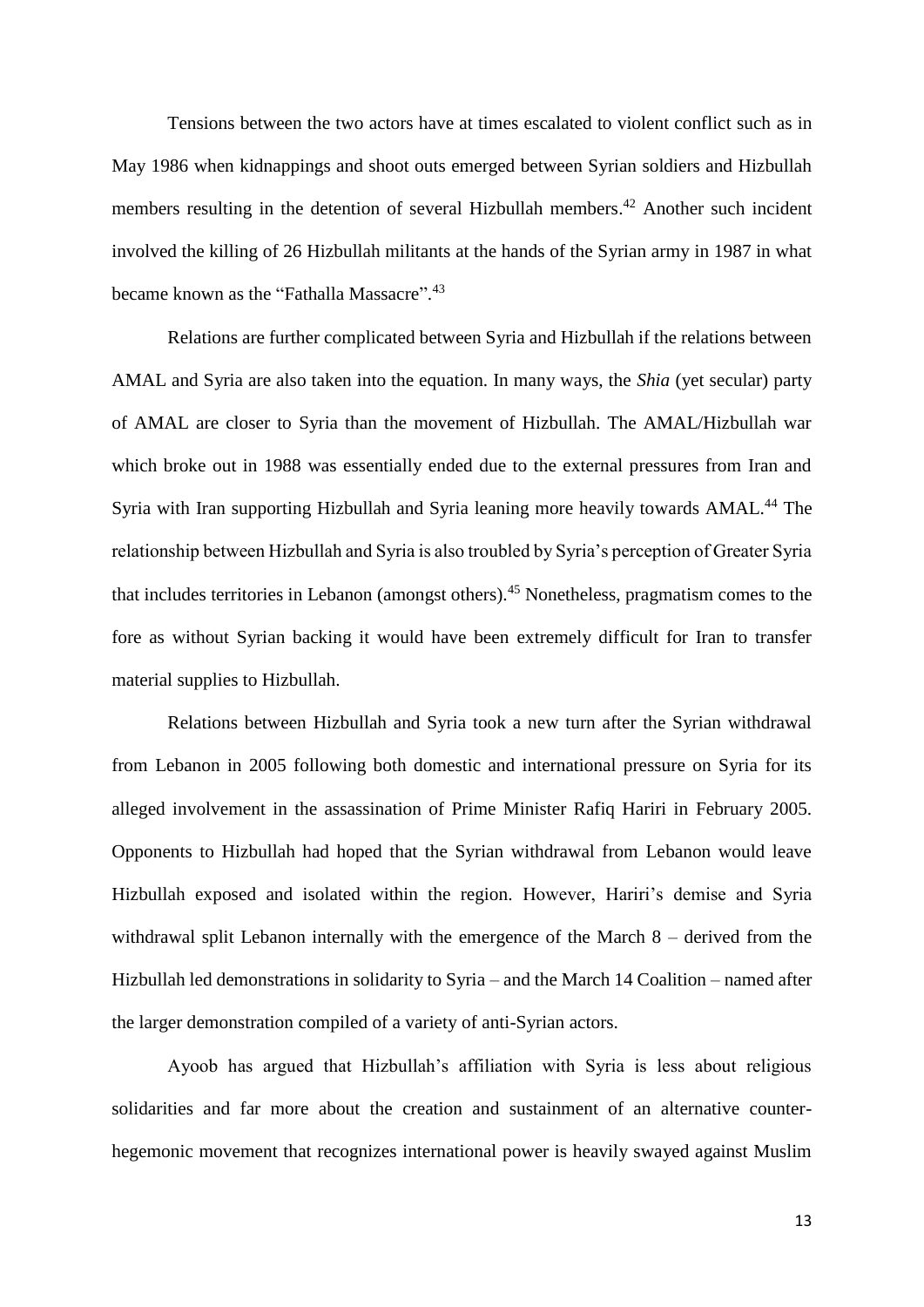majority states. Hizbullah alongside states such as Iran and Syria, continue an anti-colonial stance against the Israeli state but also against international norms perceived to be in the interests of Western (especially, U.S) interests. Syria has stood alone amongst its Arab neighbours in offering support to Hizbullah which was especially apparent after the 2006 invasion of Lebanon. During and directly after the Israel-Hizbullah war of 2006, Arab states did little to condemn Israeli action causing the vast majority of Arab regimes being categorised as "half -men": a term originally espoused by Bashir Assad to characterize those figures and regimes in the Arab world unsupportive of Hizbullah's resistance against Israel.<sup>46</sup>

Hizbullah and Syrian relations have thus been historically tense and thus should not be read as a 'natural' sectarian alignment. However, the conditions of the Accords, which granted Syria a firm place within Lebanon and impacted upon its territorial sovereignty, assisted greatly in firming Syrian-Hizbullah relations. Assistance and rhetorical support from Assad's regime towards Hizbullah must be placed within the context of the post-Taif framework. Syria's direct presence within Lebanon granted the pragmatic opportunity to allow material support to flow from Iran in addition to bolstering Assad's anti-Israel position *vis a vis* other Arab states. From the internal perspective of Lebanon however, Syria's physical presence was a visible reminder of Lebanon's sovereignty deficit in addition to providing further fuel for sectarian and ideological divisions within Lebanese national frames.

### Iran

As well as material support, Iran has provided important political influences specifically in line with the concept of the *wilayat al-faqih*. The first set of elections held in Lebanon following the Taif accords resulted in internal debates regarding whether Hizbullah should participate in the flawed and highly compromised sectarian assemblage. The internal strife -a consequence of the new power sharing arrangement - resulted in Hizbullah turning to the *wilayat al-faqih* in Iran to pronounce the legitimacy of participating in the parliamentary process.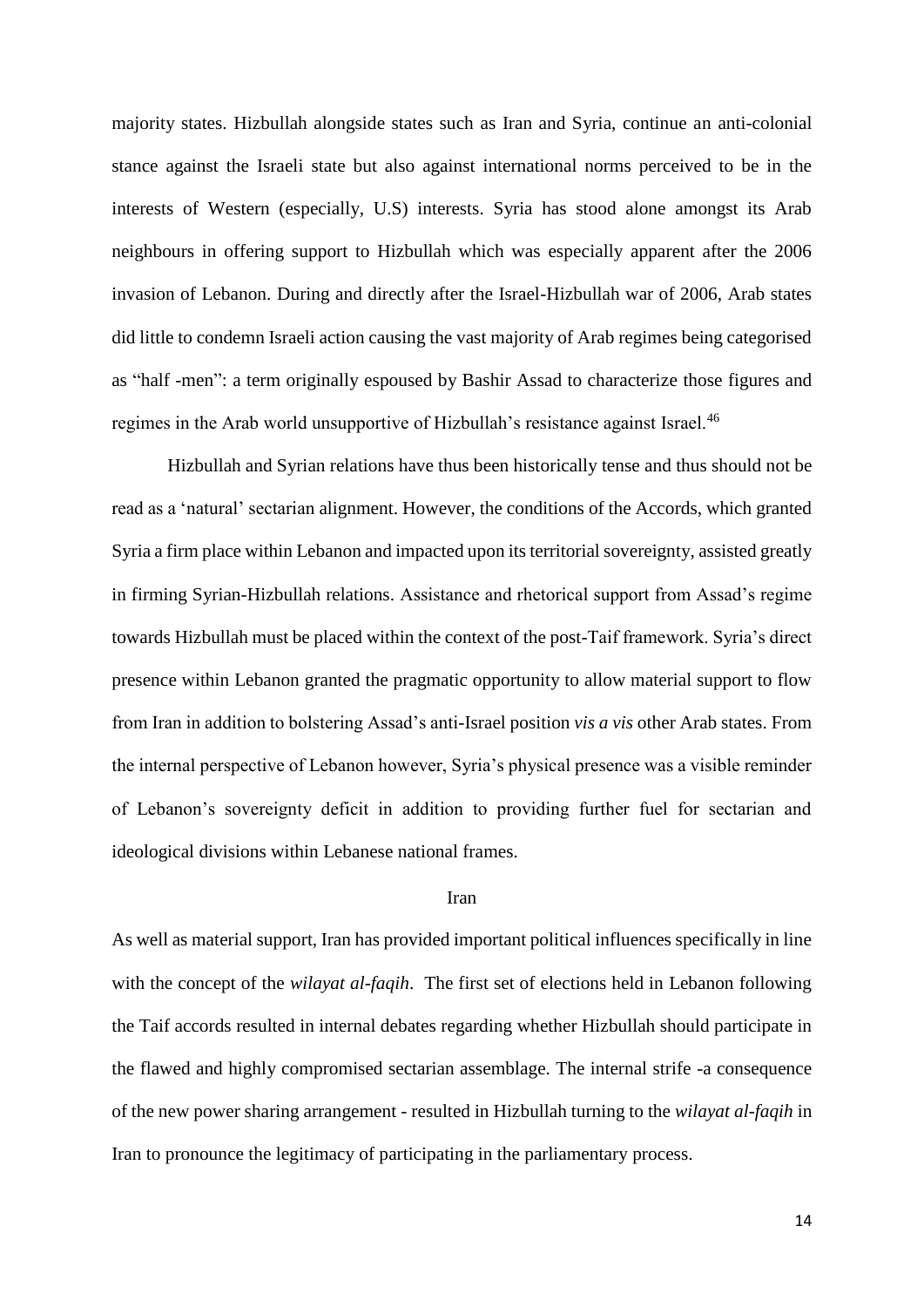The dilemma of the new situation that arose from Taif was espoused by Qassem as:

'Participation in parliamentary elections is an expression of sharing in an existing political structure…It does not, however, represent a commitment to preserving the structure as it is, or require defence of the systems deficiencies and blemishes'.<sup>47</sup>

As the above infers, Hizbullah's acceptance of sectarian arrangements solidified in the Taif accords, should not be equated with a defence of confessional arrangements. Hizbullah's decision to accept a *modus vivendi* with the conditions of Taif was, at least in part, a hope to reform the sectarian system from within the democratic framework.

Hizbullah's relations with Iran are not untroubled especially in regard to *Shia* leaders within Lebanon itself most pertinently exemplified by Ayatollah Fadlallah who, while deeply respected by Hizbullah and referred to in some literature as the "ideologue" of Hizbullah<sup>48</sup>, came to heads with the Supreme Guide of Iran in 1995 by challenging Ayatollah Khamenaei's position as the *wilayat al-faqih*.

To argue that Iran are merely a proxy of Iran lacking internal agency is an over-reliance on nation-state frameworks and a premature dismissal of non-state actors. While Iran provides ideological and religious justification for Hizbullah and certainly external material and political support, it cannot be justifiably asserted that Hizbullah have no autonomous agency. As DeVare and Stahli robustly argue

'Although Iran's provision (with Syria) of weaponry, financial aid, and sanctuary enabled Hizbullah to equip large insurgent forces, the organisational successes were a product of tactics devised and implemented by its Lebanese cadres, who drew more heavily on their prior experience in Lebanon's civil War than on the inexpert advice offered by Iran's Revolutionary Guards Corps. Consequently, Iranian support strengthened Hizbullah only in so far as the organisation creatively adapted its inputs to Lebanon's unique environment'.<sup>49</sup>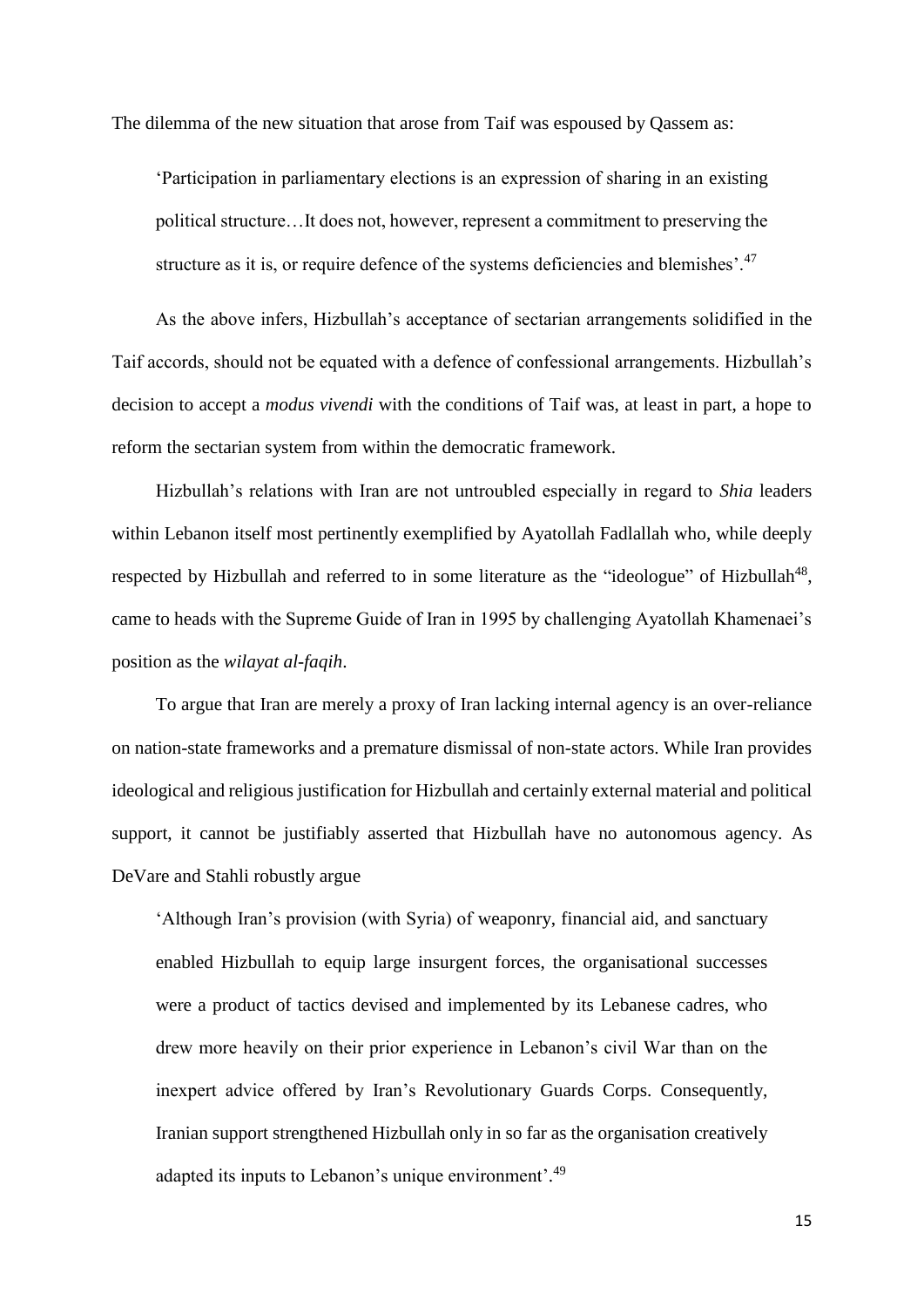Writing in 2008, Samil forcefully adds that "Hizbullah is pursuing its own agenda in Lebanon, and this is increasingly at odds with the objectives of Tehran and Damascus".<sup>50</sup> The outbreak of the Syrian civil war and continued conflict in Iraq has simply laid the conditions for further pragmatic cooperation between Iran, Syria and Hizbullah.

In certain respects, Hizbullah's relations with the state of Iran cannot be separated from their view of the Lebanese state itself. Prior to the signing of Taif, there was clear indication that Hizbullah's views on the Lebanese state were predominantly negative (not surprising given at the time the state itself was in collapse). Hizbullah early publications via *al-'Ahd,* lays blame on the Lebanese state evident in article titles such as "The Litani project, A Signal of State Neglect of the Region of the South".<sup>51</sup> "It is because the state was deemed illegitimate and bankrupt that one needed alternative sources of authority"<sup>52</sup> hence, Hizbullah's relationship with Iran which coincides with its *Shia* orientation and resistance against Israel.

It can therefore be argued that Hizbullah's continued relations with both Syria and Iran are highly pragmatic and provide material support. While a strong religious connection exists between Hizbullah and Iran, in the former's adherence to the concept of the *wilayat al-faqih*, no such religious connections are inherent with the Syrian regime of Assad. Essentially the relations with Syria and Iran are pragmatic and have been enabled by Taif accords themselves and the conditions set by them. Hizbullah have utilized, especially Syrian support, for material benefits and a claim to international legitimacy. "Diplomatic recognition and support in International forums provide non-state groups with an aura of legitimacy and complicates their opponent's efforts to repress them". <sup>53</sup> Taif therefore set the conditions for both Syrian and Iranian relations with Hizbullah to cement and for all sides to gain elements of legitimacy. In the case of Syria, Hizbullah gained recognition and material support as an important regional actor while Syria itself was able to bolster its anti-Israeli stance. Iran on the other hand, grants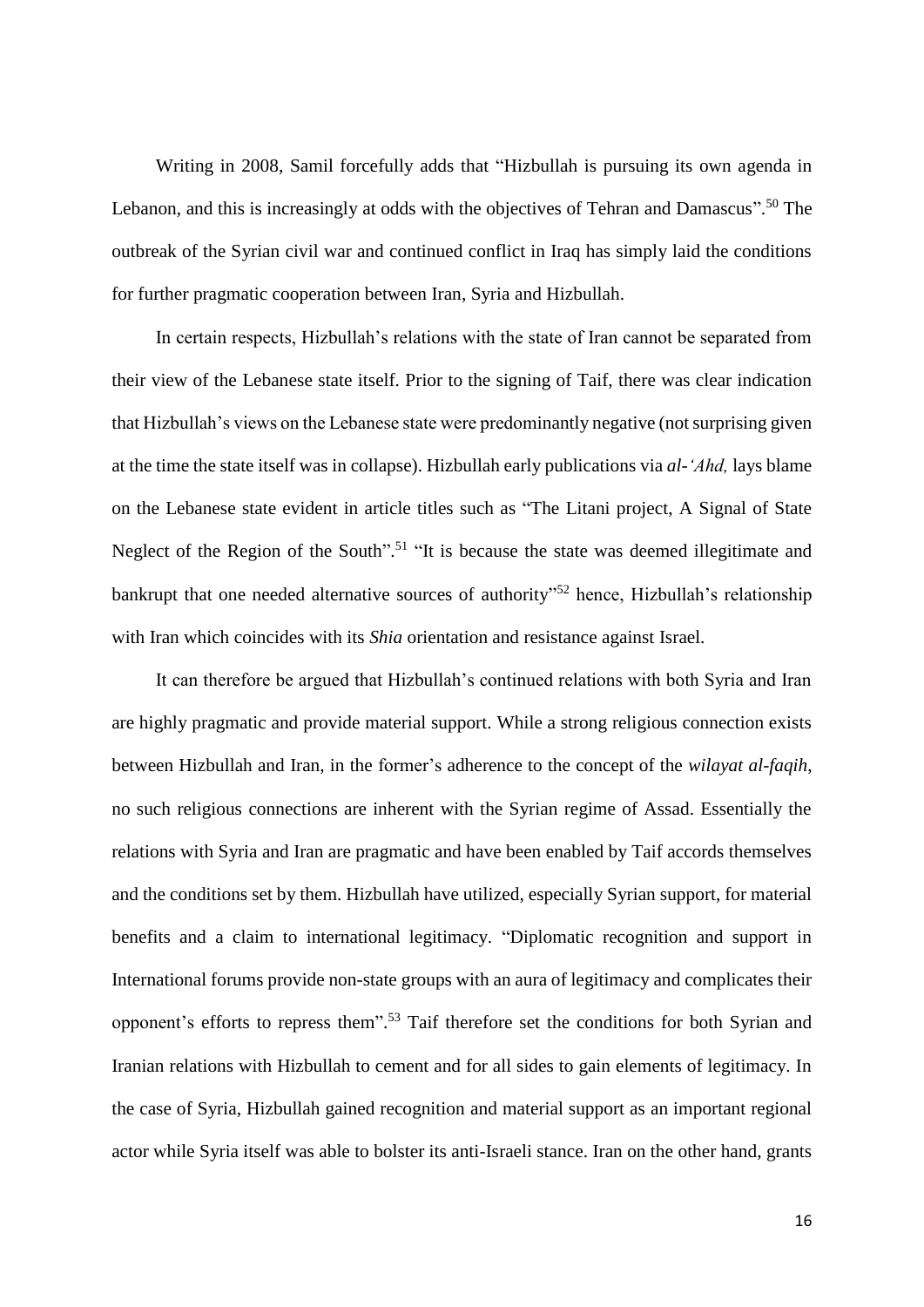Hizbullah religious legitimacy and can appeal to wider collective *Shia* memories and histories while Iran utilises its strong relations with Hizbullah as a deterrence against Israel and to retain a foothold in the Arab world.

# RETENTION OF ARMS

The Taif Accord famously demanded the disarming of all militia groups. In an act of creativity and ingenuity, Hizbullah refused to be coined as a "militia" and re-emphasised their declaration as a "resistance" force. In accepting Hizbullah's self-titled "resistance" the Taif government essentially endorsed Hizbullah's continued bearing of arms, actions against the Israeli state and recognising the group as an integral part of the "national resistance".<sup>54</sup>

The Israeli withdrawal from South Lebanon in 2000 was marked as a triumphant victory by Hizbullah yet left the movement in a precarious position as the end of occupation left the party bereft of justification for its continued arms<sup>55</sup> and under increased, international pressure to disarm. In 2004, the United Nations Security Council adopted resolution 1559 demanding the disarmament of all militias in Lebanon in addition to the withdrawal of Syrian troops. In response, Nasrallah stated that Hizbullah would disarm if, and only if, this was put to a popular referendum<sup>56</sup> shaking the confessional system by demanding a "one man one vote" whilst counting that the *Shia* demographic majority would challenge the Lebanese state's desire to risk losing the referendum.

Astutely manoeuvring the system, Hezbollah had accepted confessionalism, and thereby the continued discrimination of the *Shi'a* community, on condition that its right to keep the resistance under arms would not be infringed. A popular referendum outside the discriminatory confines of sectarian quotas would illuminate the numerical strength of the *Shi'a* and hence the deceptiveness of the strength of other communities.<sup>57</sup>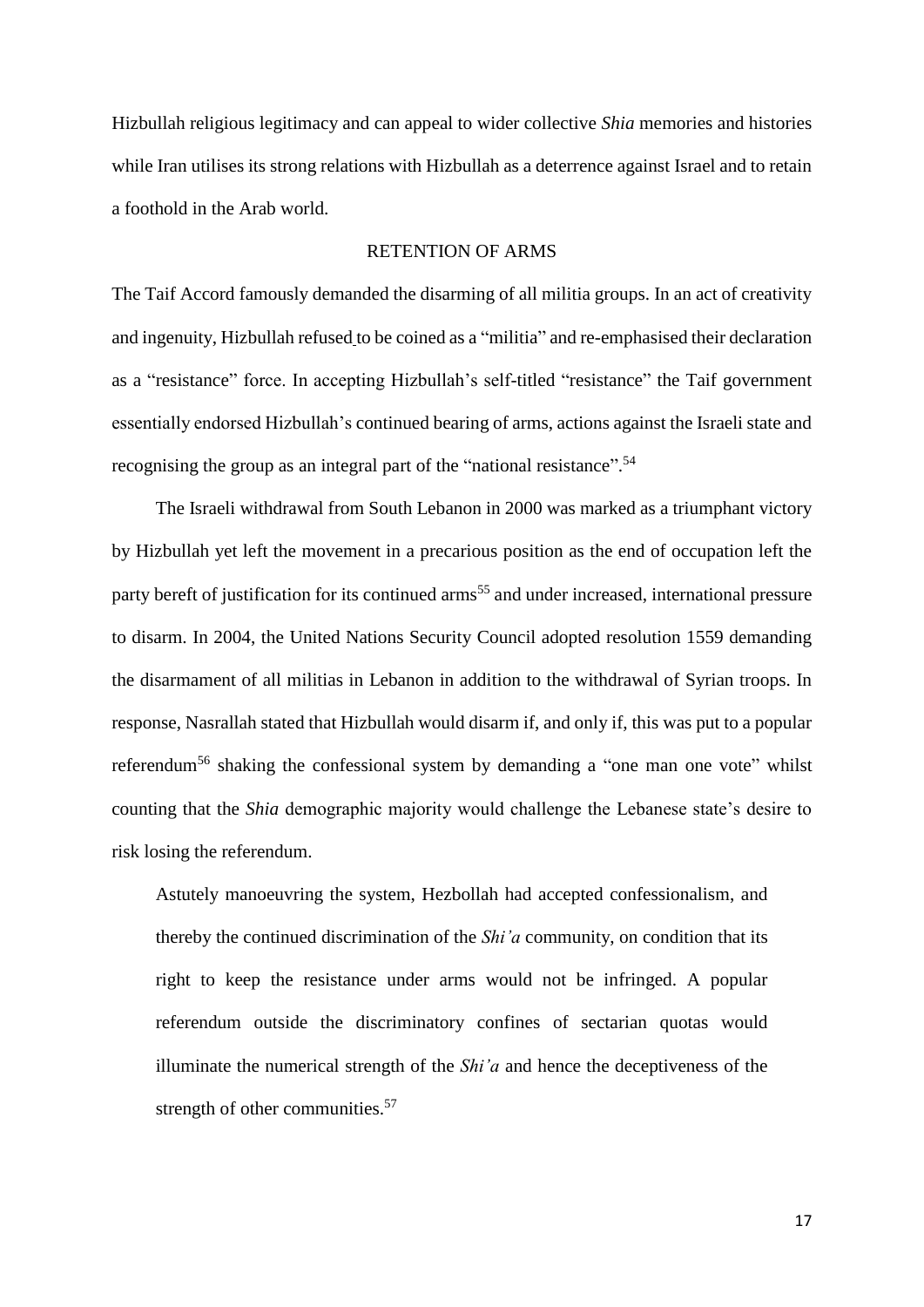The point being that thirty years (and more) of consociationalism has resulted in Hizbullah finding accommodation to a system it swore to reform if not annihilate. The conditions set by Taif have become entrenched over the years since its signing resulting in a provisional normalization of the consociational structure. This normalization is evidenced when Hizbullah have been forced to choose between its stance on reforming sectarian arrangements and its continued bearing of arms. As Strindberg and Warn suggest, "Hizbullah agreed to abide by a system it considered unfair and discriminatory and in exchange it would maintain its logic of resistance".<sup>58</sup> 'Resistance' here can be understood not only in Hizbullah's armed opposition to Israel but also in its resistance to contested imaginations of Lebanese nationalism against its own. Nonetheless, this "resistance" is both framed and contained within the post-Taif order. In one sense, Hizbullah resist the sectarian structures of Taif and yet, as indicated above can also assist in sustaining and maintaining that very same system by utilising its *Shi'i* identity above that of Lebanese

One year following the Syrian withdrawal of Lebanon, Lebanon was thrust once again into violence in the 34-day long Hizbullah-Israel war of 2006. For Hizbullah and supporters, Israeli military intervention vindicated both the need to retain arms and the necessity of remaining politically linked to Syria. It is generally accepted that Israeli initial aims were the complete annihilation of Hizbullah which failed. Further international attempts to disarm Hizbullah were adopted in UNSC resolution 1701, yet Nasrallah responded with the "Divine Victory" speech in September asserting Hizbullah's resolve and experience was stronger than ever.

Hizbullah's argument that as a resistance force, the retention of arms is necessary to act as a deterrent to future Israeli interventions in Lebanon, has to some extent crossed the sectarian divide. Michael Aoun, the Christian President articulated in 2017 that "Hezbullah has a right to keep its weapons to protect Lebanon from Israel".<sup>59</sup> With mounting conflict along the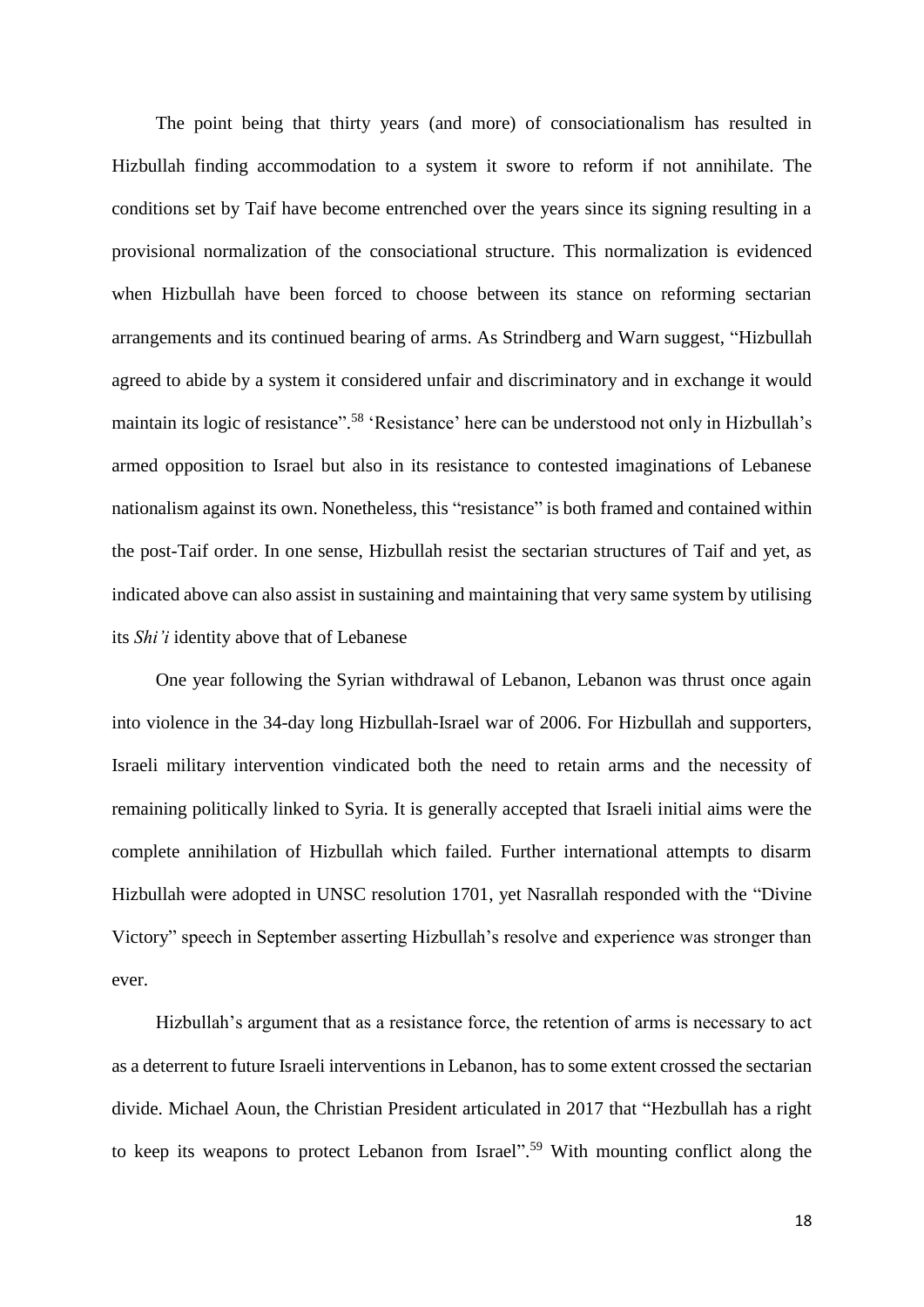Lebanon/Syrian border, violence once again becomes the norm and Hizbullah's retention of arms makes sense within this context. As Rifaat Nasrallah, a Christian militia leader, has articulated, Hizbullah are not merely a proxy of Iran and an agent of Syria they are Lebanese and fully integrated into Lebanese daily life. "The resistance is not some external force that comes to terrorise us. They are part of our society. They attend our weddings and funerals. They take care of me and I take care of them".<sup>60</sup>

Hizbullah as a resistance force, while shrouded in *Shia* symbolism and ideology is also narrated as defence of Lebanon for all Lebanese. Hizbullah position the *Shia* as defenders of the nation thus attempting to secure a central place for the *Shia* in Lebanese national frames. The Israel – Hizbullah war of July 2006 vindicated Hizbullah's insistence in retaining their arms. Nasrallah declared Hizbullah's continued resistance, and armed struggle, against Israel was more than just the protection of Lebanon, but a battle fought on behalf of the entire *umma.<sup>61</sup>* Though such statements may rarely correspond to any practical support to other Islamist movement, such rhetoric can be a powerful speech act in creating senses of cross-border solidarities.

Hizbullah's continued resistance to Israel has profound implications for the Lebanese state's monopoly of violence. Hizbullah do not threaten the nation-state's existence but challenge some of its theoretical assumptions. Hizbullah's violence is not aimed at the Lebanese nation-state as a strategy to gain political power but is given permission by the nationstate to continue its Islamic resistance: a resistance born from the contemporary reality of Israeli incursions, ideologically justified by appeal and interpretation from Islamic history, and legitimated in state terms in the post-Taif agreements.

Post the Israeli withdrawal from South Lebanon, Hizbullah have sought to legitimate themselves as more than a militia ingraining the movement in Lebanese consciousness by embarking upon a wide range of social and economic ventures. Arguably this is not a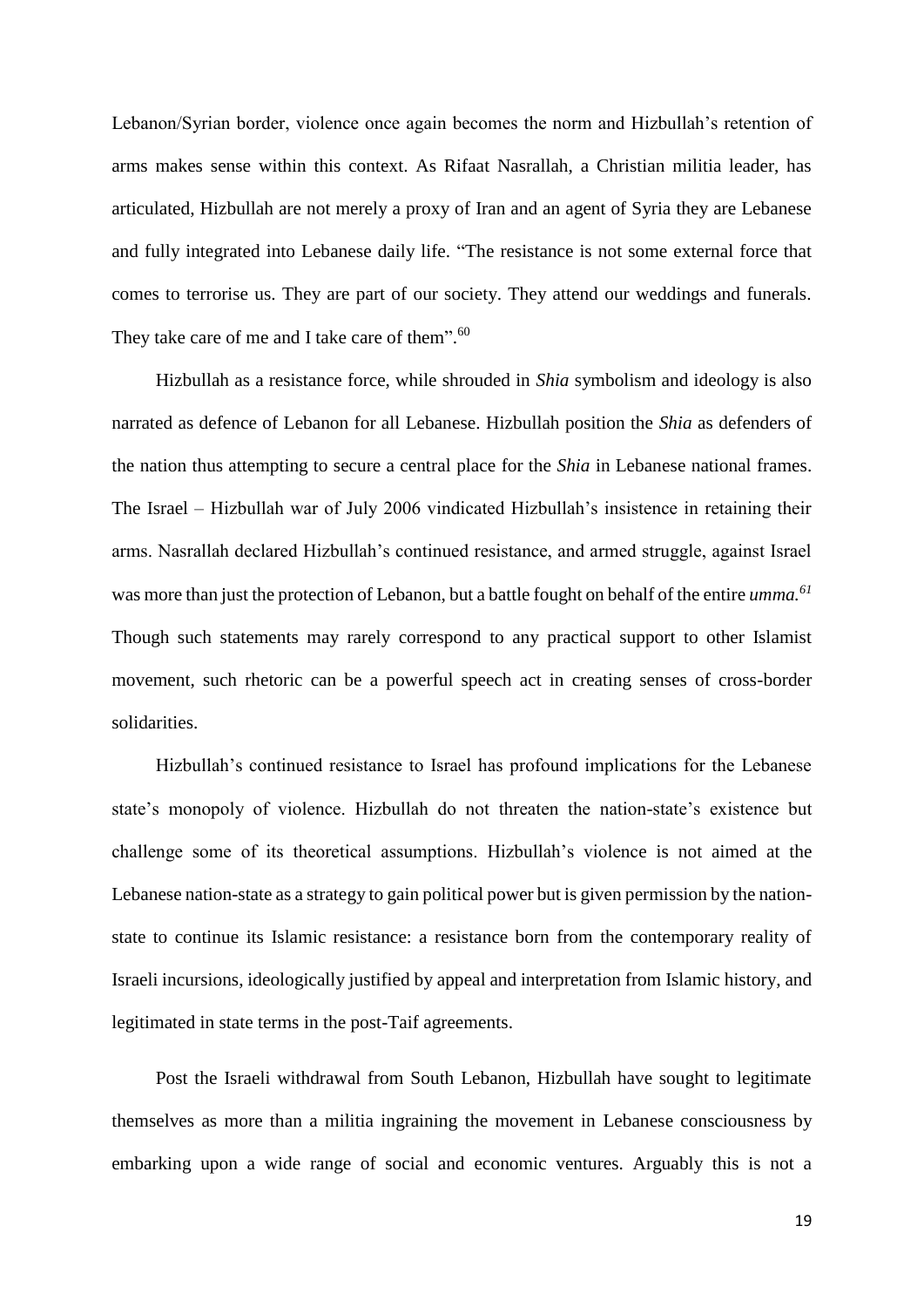transformation of the party's agenda but a changed emphasis in altered socio-political conditions. The transformation was not instantaneous with the signing of the Taif Accords. Between 1983 and 1987 (well before the signing of Taif), Hizbullah established two hospitals, seventeen infirmaries, two dental clinics, and three pharmacies.<sup>62</sup> Hizbullah are now associated with the "largest and most efficient social welfare networks" in Lebanon.<sup>63</sup>

In the early period of Hizbullah's creation the arbitrary borders of the nation-state were spurned. Shaykh Subhial al-Tufayli stated,

We do not work or think within the borders of Lebanon...this little geometric box, which is one of the legacies of imperialism. Rather we seek to defend Muslims throughout the world. $64$ 

Given the absence of a functioning centralized state, the lack of cohesion between Lebanon's divided communities and the influence of several external countries (including Iran, Palestine and Syria) it is hardly surprising that in the mid-1980s Hizbullah did not think within the borders of Lebanon.

In the aftermath of the Taif Accords, Hizbullah focused their violence almost solely upon Israel. Hizbullah were granted state permission to wage targeted attacks upon Israel in the South. The Taif Accords ultimately granted state legitimacy to Hizbullah's violence which already benefited from clerical legitimacy.

The tacit acceptance of the Taif Accords granted Hizbullah a legitimate voice upon Lebanon's political scene. The shifting conditions post-Taif may have altered Hizbullah's strategies, but also altered aspects of the Lebanese state. The Lebanese state while accommodating Hizbullah within its structure had to relieve itself of its monopoly of legitimate violence; this is not represented by the Lebanonization of Hizbullah, but as a de-nationalizing of legitimate violence. Indeed, the de-nationalization of Lebanese state violence goes beyond Hizbullah's rhetoric against Israel. Following the kidnapping of Lebanese pilgrims by a Syrian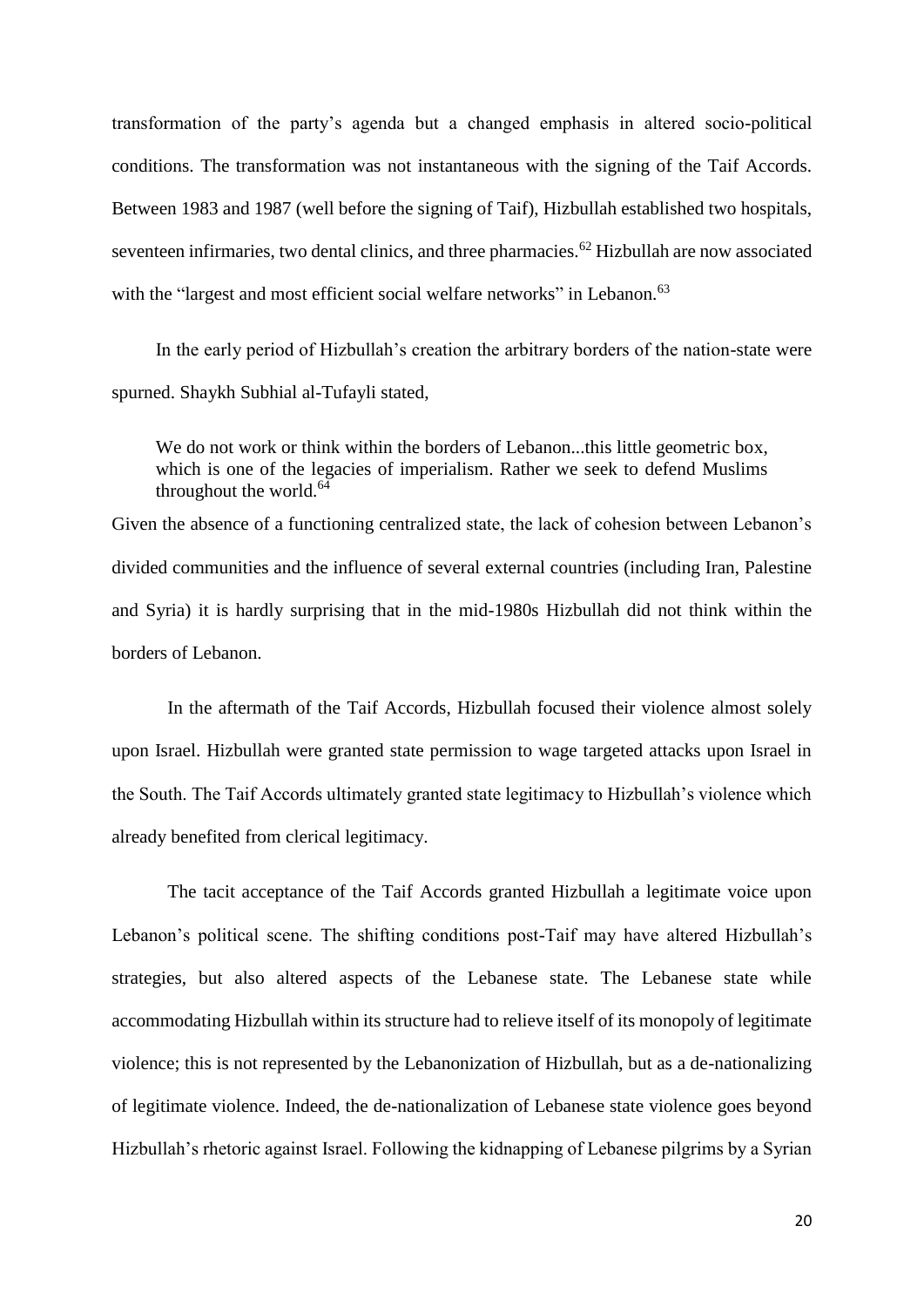anti-government movement Nasrallah declared to the group "If you want war we can solve it with war, if you want peace then we can solve it with peace."<sup>65</sup> While only rhetoric, Hizbullah were able to declare the possibility of war on a non-state actor without either Lebanon or the international community batting an eyelid. The success of Hizbullah's armed strategy resulted in Wiegand commenting that "Hizbullah is stronger, more effective, and has more resolve than the Lebanese army, and the government know this."<sup>66</sup> The post-Taif arrangement of allowing Hizbullah to retain arms in the name of 'resistance' therefore has created the conditions which has eroded the Lebanese state's monopoly of violence both within, and without, Lebanese territory.

# "Better to fight them there than here"

From 2014 onwards Hizbullah have been openly fighting beyond the borders of Lebanon alongside Syrian and Iraqi counter-parts. Not only have Hizbullah been instrumental in allowing the Syrian regime to regain control of rebel held areas, the cross-border experience is being argued to have improved Hizbullah's effectiveness and strategies. Embroiling themselves physically in regional crisis has also ensured that Hizbullah remains an important regional player in its training capacities to other actors whether they be Lebanese, Syrian, Iraqi or otherwise. Hizbullah are considered to have been instrumental in the effectiveness of pro-Syrian regime forces.<sup>67</sup> As one Hizbullah fighter in Syria remarked on his Syrian counter parts "they had no skill, no discipline and no leadership. Now, the men they have learned a lot and are very serious fighters. They've become more like Hizbullah".<sup>68</sup> Evidence has also suggested that Hizbullah have provided training in Iraq, utilising Popular Mobilization Units (PMU) since 2014.<sup>69</sup>

It is still fairly unclear which militias Hizbullah have been involved with specifically, but evidence suggests that Hizbullah have offered training and joint exercises with a number of forces allied to the Syrian regime and a number of *Shia* militias (Syrian, Iraqi and more). An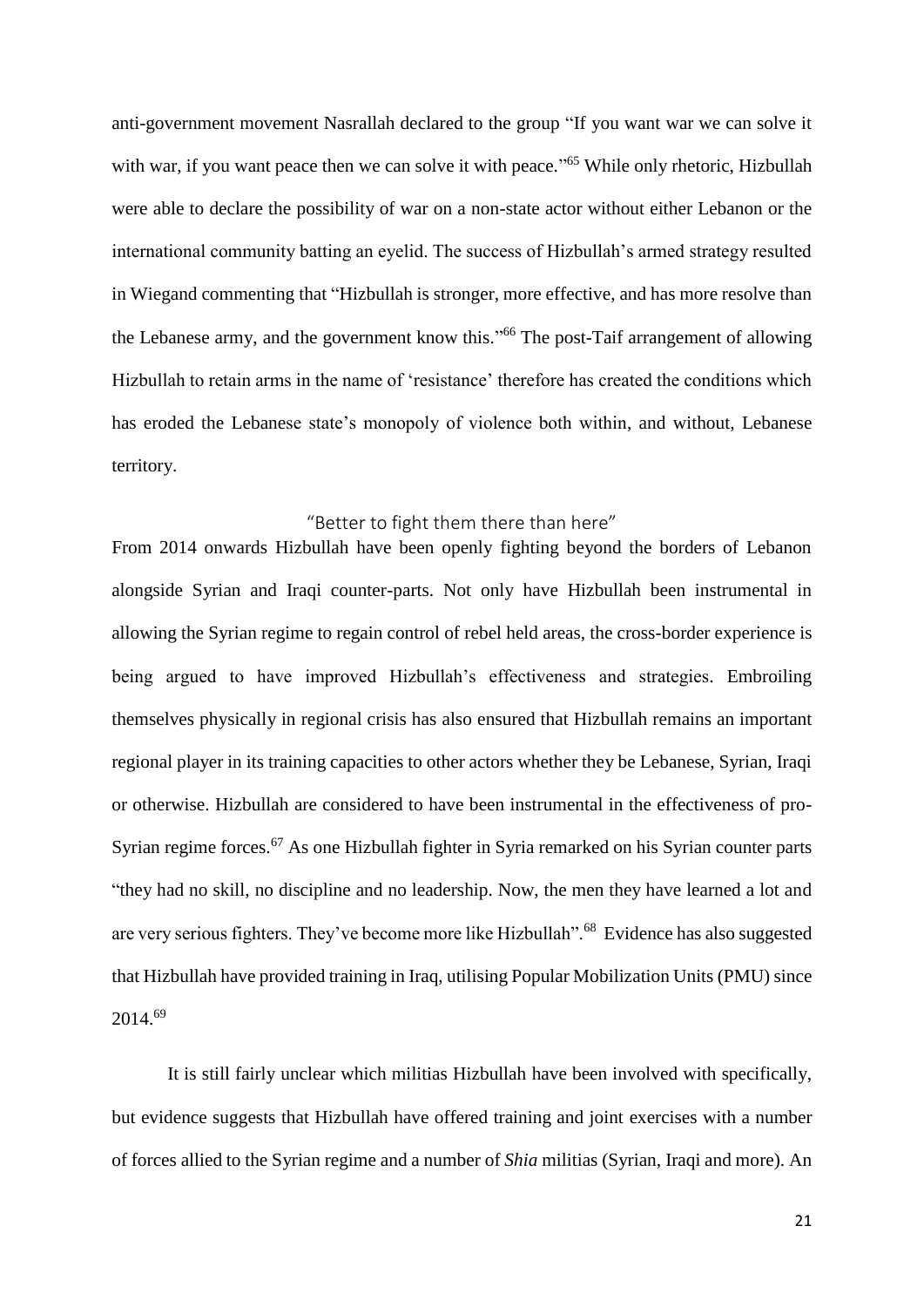initial prominent *Shia* militia active in Damascus was the *Abu Fadl al-Abas* Brigade created in 2012. According to a report conducted by Sullivan, Hizbullah have also drawn from Iraqi *Shia* militia such as *Kataib Hizbullah* and *Asaib ahl al-haq*. 70

Intervention in Syria granted the opportunity to present Hizbullah's activities as

- 1) Protecting all Lebanese from violent external opposition;
- 2) Protecting important *Shia* shrines and communities from aggressive *Sunni* (*"takfiri")*  militias.

While both presentations of the conflict converge into a rationale for why Hizbullah should retain arms, the logic plays to both national and sectarian objectives. The interplay between the national, Arab, Islamic and external dynamics are further evidenced in the statement by Sheikh Nabil Quak, a senior Hizbullah official, who claimed in 2014 that, "Day after day, it is becoming clearer to Lebanon, Arab and Muslim, and international communities that there is a need for Hizbullah to remain in Syria".<sup>71</sup>

The intertwining between the Lebanese/national and the region/Islamic has also frequently been raised in rhetoric by Sayyed Nasrallah who asked in 2016 "if the resistance in Lebanon was defeated, what would have happened to Lebanon and the region?"<sup>72</sup> Once again, Hizbullah position themselves as defenders of the nation and the region and in so doing, create a narrative in which the *Shia* communities of Lebanon are central actors rather than marginalized peripheral communities. In one sense sectarian divisions are accentuated but also positively reaffirmed. For instance, Nasrallah spoke in 2013 arguing that "If we did not go to Syria, Lebanon would have turned into a second Iraq".<sup>73</sup>

Two rationales are being provided to legitimize Hizbullah's actions in Syria and Iraq. Domestically, to Lebanese and Arab identities, Hizbullah emphasise their resistance role on behalf of the entire of Lebanon. Simultaneously, to the pious *Shia* communities in Lebanon,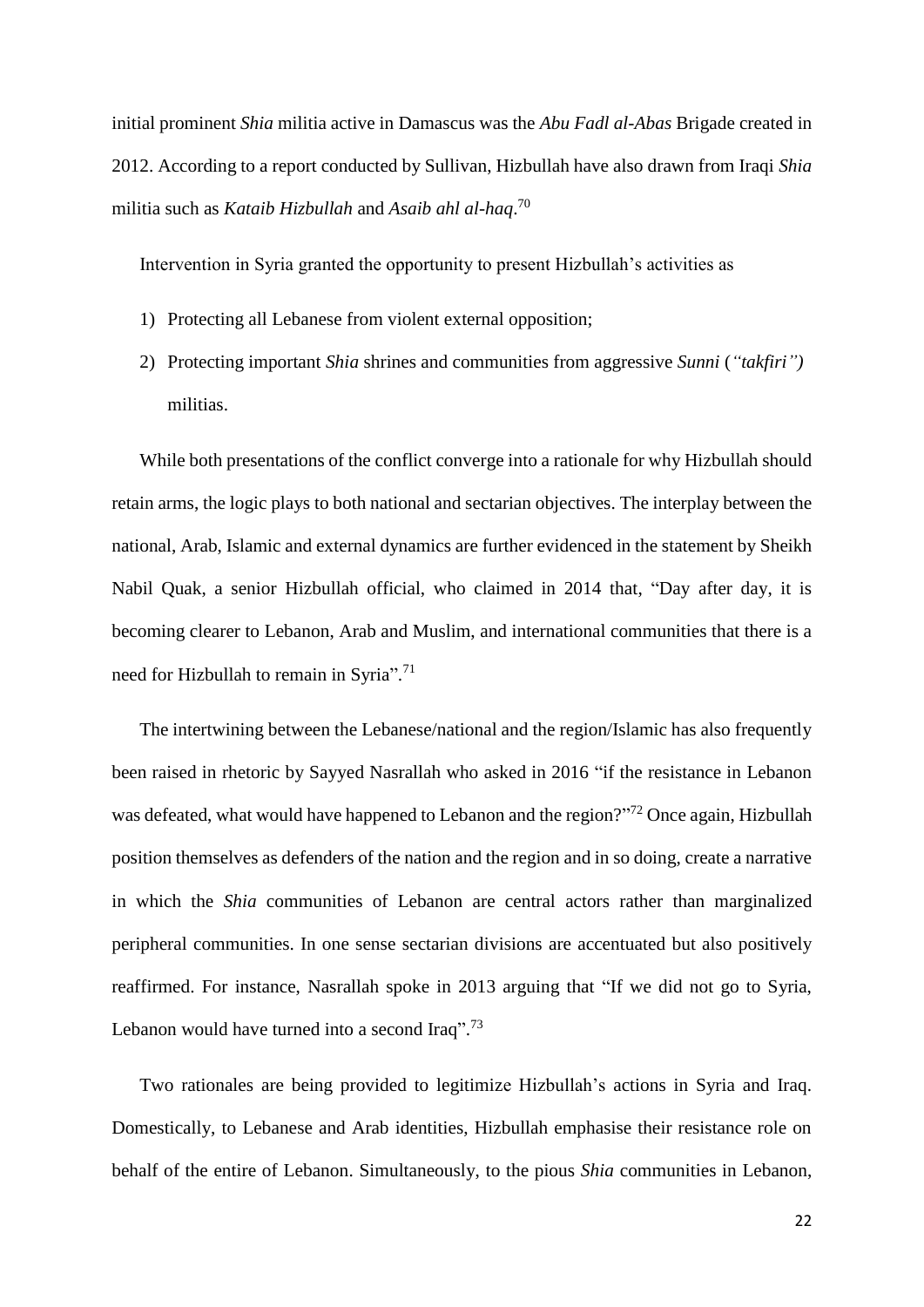Syria and Iraq, Hizbullah emphasise their religious tenants and express themselves as defenders of *Shia* people and sites particularly those associated with Zaynab, daughter of Ali and sister to the martyr Husayn. On the one hand, sectarian divisions are passed over in favour of national and pan-Arab sentiment whilst simultaneously action is being legitimated in specifically *Shia*  terms to different audiences. While Hizbullah may be careful to not over stoke tensions within Lebanon itself, the increased sectarian rationale of its actions abroad may have unintended consequences.

## CONCLUSION: THE LEGACY OF TAIF

The Taif Accords succeeded in re-establishing the Lebanese state and ensuring a period of relative, if fragile, peace. This success has ensured that Hizbullah have had to work and transform within the post-Taif arrangements. In many ways, the signing of Taif reformulated Hizbullah into a structured and overtly political party willing to work within a democratic system. The accommodation to the post-Taif environment is however a compromise on the part of Hizbullah and has allowed the movement to play on both its Lebanese and *Shia* credentials depending upon the audience and context.

Drawing attention back to the beginnings of the paper, Hamzeh argued that Hizbullah were born of "crisis" conditions. These crisis conditions included poor socio-economic development, political stagnation, uneven distributions of resources and conspicuous Westernisation. None of these crises were sufficiently tackled by the Accords which left the details of how to overcome them to later debates. Coupled with the deepening of confessional arrangements the aftermath of Taif has resulted in identity categories and sectarian divisions being ripe for instrumentalization by a variety of actors both domestically and regionally to mobilise communities against grievances (real and imagined).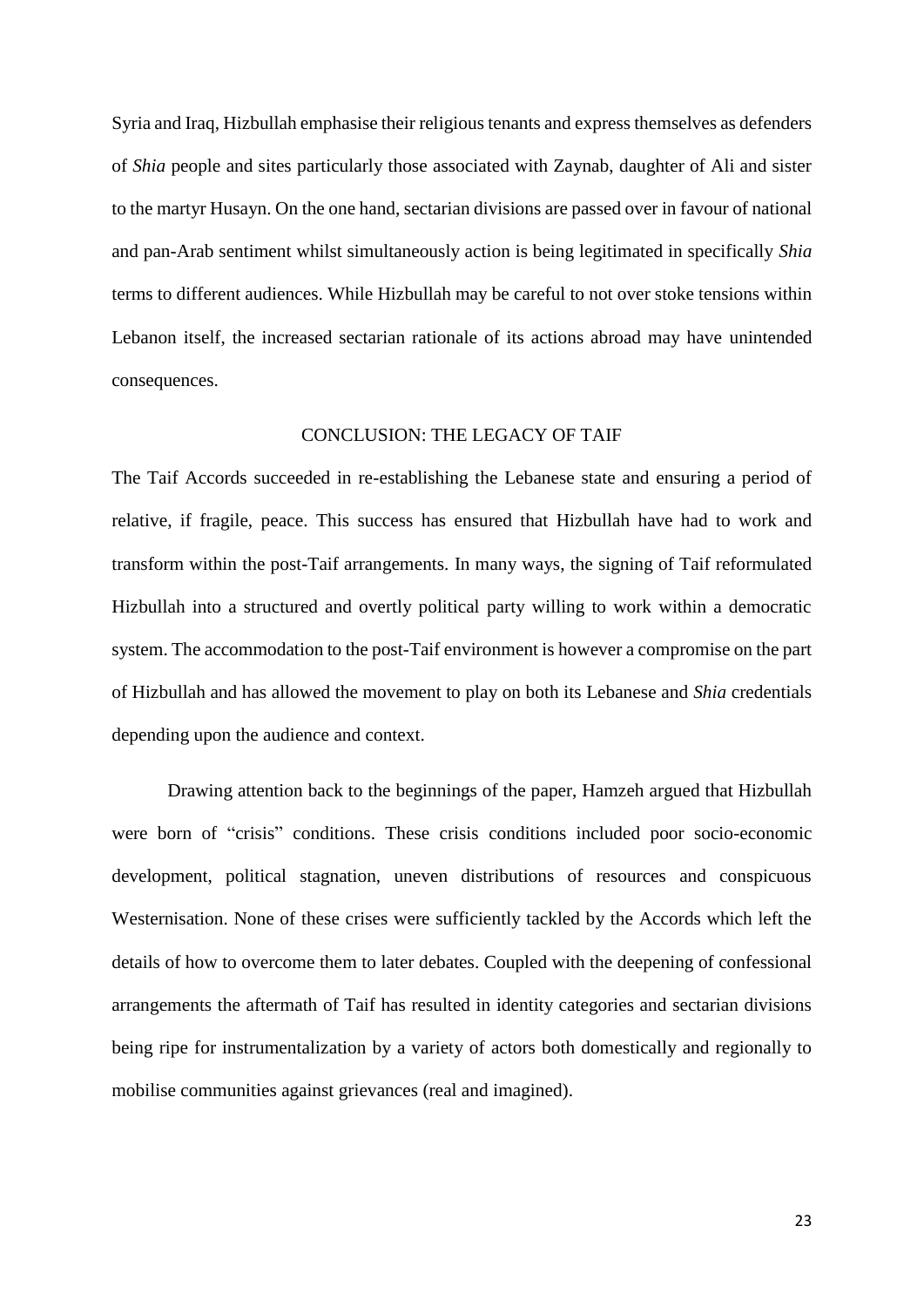Internally, the conditions post-Taif has coerced Hizbullah to act within a national framework and adhere to electoral politics. The democratic structures and heterogeneous makeup of Lebanese populations has ensured that within Lebanon sectarian identity is often down played by Hizbullah. When *Shia* identity is utilized by Hizbullah in domestic politics, it is often done so to place *Shi'ism* in the centre of national imaginaries and thus reveals Hizbullah's attempts to re-write what is conceived as 'Lebanese' and replace *Shia* communities from their marginalized position in Lebanese society.

The peace Accords however not only changed the dynamics inside Lebanon but reformulated the environment of the region by ensuring that the actors who brokered the peace remained influential powers, especially Syria. As the paper argues, the Syrian/Hizbullah alliance cannot be understood as simply a natural sectarian alliance. Religious and doctrinal differences are stark between Hizbullah and the Assad regime and historically Syria favoured the secular AMAL party to Hizbullah. However, the continued presence of Syria in the years following Taif ensured that a pragmatic alliance strengthened between the two players converging in the shared anti-colonial stance towards Israel.

The consociational arrangement of the Taif Accords has left in place the identity categories first introduced by the Ottoman *millet* system and re-introduced during French colonialism. Dividing national identity into sectarian divisions has ensured that cross-border affiliations continue as these identity categories are not contained, nor constrained, by national boundaries. The historical sectarian divisions, which were granted state legitimacy by the Taif accords, has ensured that solidarities can be activated and mobilized with other "sect" members which transcend state divides. Exemplified in the relationship between Iran and Hizbullah, continued reinforcement of sectarian identities has allowed both actors to religiously legitimate their cross-border activities particularly using Ayatollah Khomeini's conceptualization of the *wilayat al-faqih*. The concept of the *wilayat al-faqih* is rejected by large swathes of Iraqi and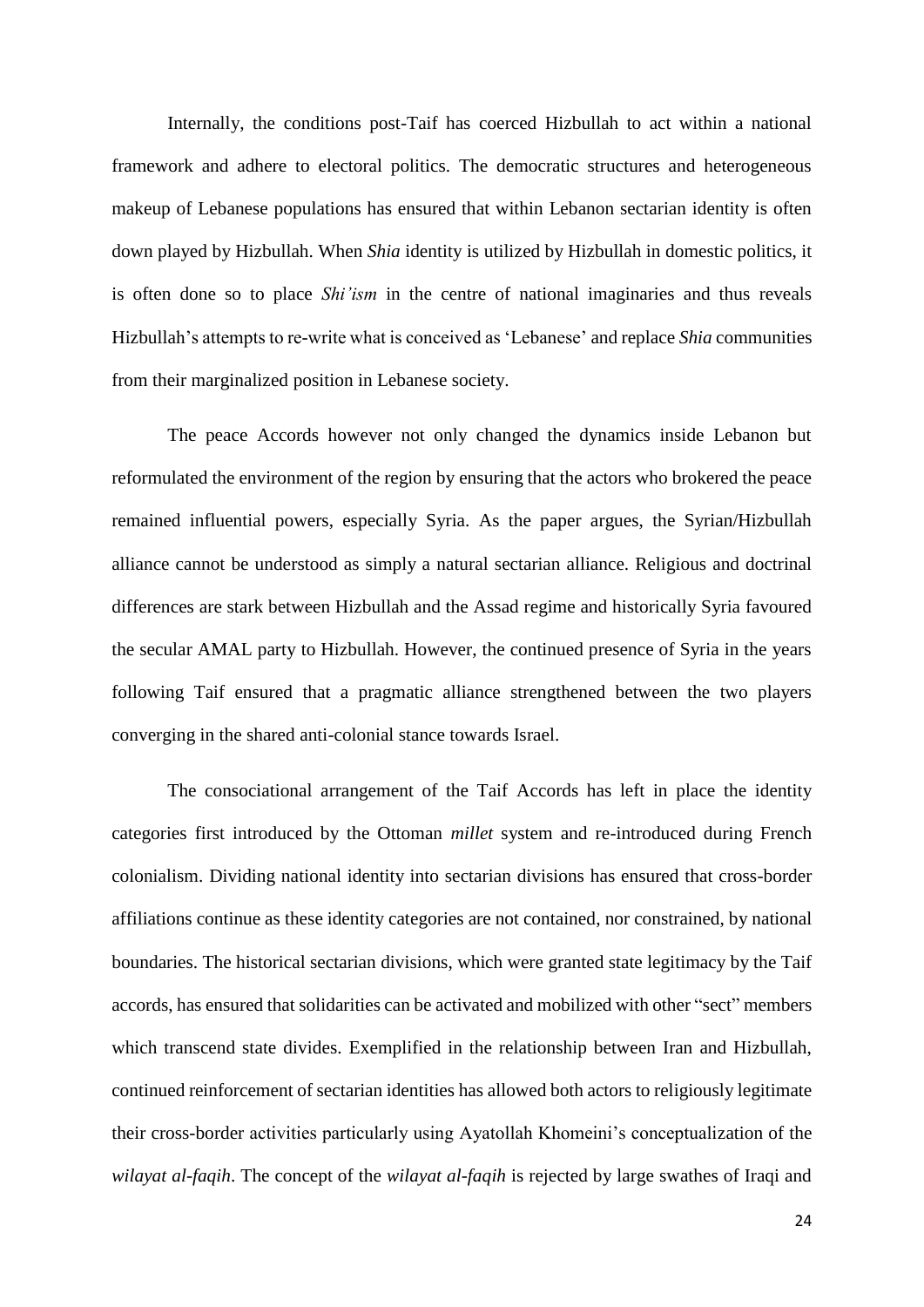Syrian *Shia* inferring that a homogenous "*Shia* Crescent" is highly unlikely to emerge in the foreseeable future. Nonetheless, *Shia* identity can be mobilized (as Hizbullah have done) to legitimate transborder activities in the name of protection of *Shia* peoples and shrines.

In a region engulfed with war, civil strife, rising sectarian divisions and external actors pitted against one another the outlook for the region, Lebanon specifically, and Hizbullah are ambiguous and fragile. Hizbullah's involvement in Syria and Iraq have not been without there costs physically, materially and symbolically. Out of roughly 15,000 fighters it is believed that approximately 2,000 have died on Syria's battlegrounds.<sup>74</sup>

A growing fear is in regard to what Hizbullah will do once it withdraws from Syria as the movement itself has both transformed and hardened. As Menachem articulates, Hizbullah are "flush with arms from Iran, it now more closely resembles a regular and quite effective – army".<sup>75</sup> This has intensified Israeli fears with possibilities of renewed Israeli action against Hizbullah. As the Syrian efforts to control and eliminate opposition winds down, Israel fears the establishment of a "*Shia* 'corridor" linking Iran to Lebanon via Syrian territory.<sup>76</sup> This fear, as discussed earlier, is also shared by the Arab Gulf states who have flagged the dangers of an emerging "*Shia* crescent".

Hizbullah's armed activities beyond Lebanon's borders, may have added to the group's experiences and demonstrated that once again the movement is highly adaptable in operational terms and capable of fighting several different types of conflicts in diverse terrains, it has also seriously increased the number and character of its enemies. Deemed as terrorist entities by the United States and Europe, through the current Saudi/Qatar divisions, increased pressure is being placed on Hizbullah and its supporters through regional and international bodies. Perhaps however the most dangerous consequences of Hizbullah's intervention in Syria and beyond is the creation of enemies amongst a variety of *Sunni* movements and militias. While in one sense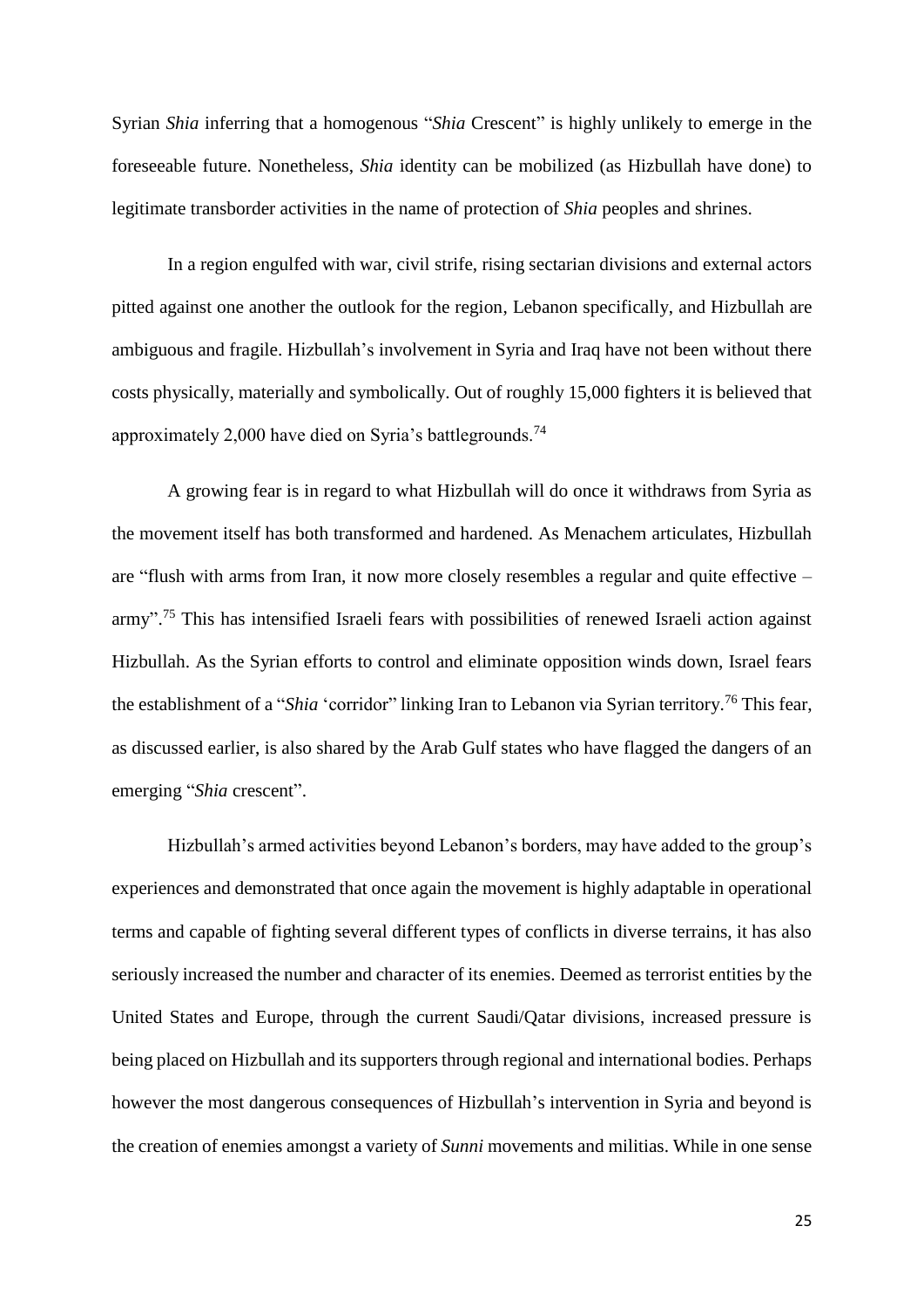this can be mitigated by the evidence that *Shia* groups in Syria have adopted the term "Hizbullah fi Suriya" (Hizbullah in Syria)<sup>77</sup> bolstering the rank and file and providing targets external to Lebanon, on the other hand, militias divided by sectarian divisions is likely to add to sectarian tensions across the region.

The 1989 Taif Accords succeeded in ending the civil war but has yet to prove its durability in sustaining peace. Taif was meant to rid Lebanon of the competition between sects but with sectarian divisions entrenched and so many issues left undetermined, Taif has ensured that uncertainties and competition over resources and power remain intact. Competition in Lebanon for material and political gain is often tied to sectarian identity thus granting the opportunity for Hizbullah to conceive of alternative (or competing) narratives of Lebanese nationalism that places *Shia* actors (and of course Hizbullah itself) as protectors and martyrs for the Lebanese nation.

**.** 

<sup>1</sup>Magnus Ranstorp, "The Strategy and Tactics of Hizbullah's Current 'Lebanonization Process", *Mediterranean Politics* 3, no. 1 (1998): 103-134.

<sup>2</sup> See for instance: J. Alagha, *The Shifts in Hizbullah's Ideology: Religious Ideology, Political Ideology, amd Political Program* (Amsterdam: Amsterdam University Press, 2006); A N. Hamzeh, *In the Path of Hizbullah* (New York: Syracuse University Press, 2004); A. Saad-Ghorayed, *Hizbu'llah: Politics and Religion* (London; Sterling, Virginia: Puto Press, 2002).

<sup>&</sup>lt;sup>3</sup> Nizar Hamzeh, "Lebanon's Hizbullah: From Islamic Revolution to Parliamentary Accommodation", *Third World Quarterly* 14, no.2 (1993): 321-337: 321.

<sup>4</sup> Barak, Oren, "Don't Mention the War?" The Politics of Remembrance and Forgetfulness in Postwar Lebanon", *Middle East Journal* 6, no.1 (2007): 49-70.

<sup>5</sup> A Nizar Hamzeh, "Lebanon's Islamists and Local Politics: A New Reality", *Third World Quarterly* 21, no.5 (2000): 739-759, 742.

<sup>6</sup> Adham Saouli, "Hizbullah in the Civilizing Process: Anarchy, Self-restraint and Violence", *Third World Quarterly,* 32 no.5 (2011): 925-942, 926.

<sup>7</sup> Eyal Zisser, "The Return of Hizbullah", *The Middle East Quarterly,* 9 no. 4 (2002): 3-11.

<sup>&</sup>lt;sup>8</sup> L E Andersen, "Bahrain and the Global Balance of Power After the Arab Spring", *Danish Institute for International Relations Working Paper*, 6 (2012).

<sup>9</sup> Pat Proctor, "The Mythical Shia Crescent", *Parameters,* 38, no.1 (2008): 30-42, 34.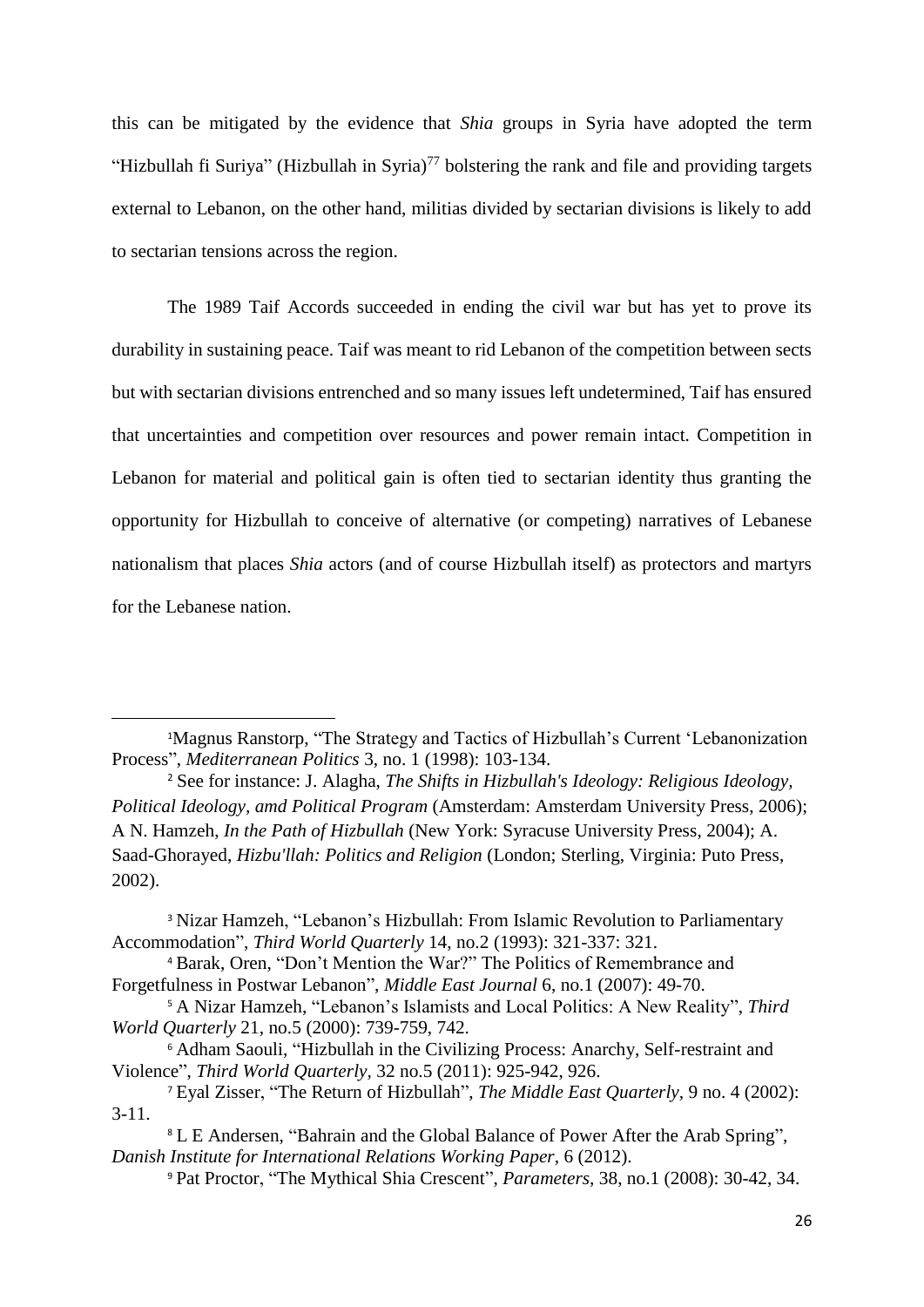<sup>10</sup> Maximillian Terhalle, "Are the Shia Rising?", *Middle East Policy* 14, no. 2 (2007): 69-83, 79.

<sup>11</sup> Marc R. DeVore and Armin B. Stahli. "Explaining Hizbullah's Effectiveness: Internal and External Determinants of the Rise of Violent and non-violent Actors" *Terrorism and Political Violence,* 27 no.2 (2015): 331-357.

<sup>12</sup> Abbas William Samil, "A Stable Structure on Shifting Sands: Assessing the Hizbullah -Iran-Syria Relationship" *Middle East Journal,* 62 no.1 (2008): 32-53.

<sup>13</sup> Saouli, "Hizbullah in the Civilizing Process", 929.

<sup>14</sup> See for example, Joseph Bahout. "The Unravelling of Lebanon's Taif Agreement: Limits of Sect-Based Power Sharing", *Carnegie Endowment for International Peace,* (2016) <https://www.jstor.org/stable/resrep13072>

<sup>15</sup> Benedict Anderson, *Imagined Communities'* (London and New York: Verso, 2006): 164.

<sup>16</sup> Saouli, "Hizbullah in the Civilizing Process", 930.

<sup>17</sup> Christopher Anzalone, "Zaynab's Guardians: The Emergence of Shi'a Militias in Syria", *Combating Terrorism Centre*, 6 no.7 (2013). [https://ctc.usma.edu/zaynabs-guardians](https://ctc.usma.edu/zaynabs-guardians-the-emergence-of-shia-militias-in-syria/)[the-emergence-of-shia-militias-in-syria/](https://ctc.usma.edu/zaynabs-guardians-the-emergence-of-shia-militias-in-syria/) (accessed 25/03/2018).

<sup>18</sup> Aymen Jawad al-Tamimi, "Shi'i Militias in Iraq and Syria", *Middle East Review of International Affairs*, 19 no.1 (2014): 79 -83, 80.

<sup>19</sup> Aymen Jawad al-Tamimi, "Hizballah, The Jihad in Syria, and Commemorations in Lebanon", *Middle East Review of International Affairs*, 19 no.1 (2015): 8.

<sup>20</sup> "Fidaki Ya Zainab", *The Muslim* Net TV, (2015)

[http://www.themuslimtv.net/view\\_video.php?viewkey=673602300](http://www.themuslimtv.net/view_video.php?viewkey=673602300) Accessed (25/03/2018).

<sup>21</sup> Saade, *Hizbullah and the Politics of Remembrance*: 65.

<sup>22</sup> Lara Deeb, "Exhibiting The 'Just-Lived-Past': Hizbullah's Nationalist Narratives in Transnational Political Context", *Comparative Studies in Society and History,* 50 no.2 (2008): 369-399, 376.

<sup>23</sup> Ibid., 372.

<sup>24</sup> Ibid., 371.

<sup>25</sup> Ibid., 376.

<sup>26</sup> Anderson, *Imagined Communities*, 164.

<sup>27</sup> Ibid.

**.** 

<sup>28</sup> Deeb, "The Just-Lived Past", 376.

<sup>29</sup> B M. Seaver, "The Regional Sources of Power-Sharing Failure: The Case of Lebanon", *Political Science Quarterly,* 115 no. 2 (2000): 247-271.

<sup>30</sup> H. Nasrallah, "Speech by Hizbullah Secretary General Hassan Nasrallah Before Assuming Office", *YouTube,* N.D [www.youtube.com/watch?v=OE:WzEdh20U](http://www.youtube.com/watch?v=OE:WzEdh20U) (accessed 04/01/2016).

<sup>31</sup> H. S. Nasrallah, "Sayyed Nasrallah's Speech on al-Quds Day, Thursday 14 July 2016", *Syrian Free Press*, (2016),

<https://syrianfreepress.wordpress.com/2016/07/14/nasrallahs-speech/> (accessed 22/04/2017).

<sup>32</sup> H. S. Nasrallah, "In His Name": Full Televised Speech Delivered by Hizbullah Secretary General, His Eminence Sayyed Hassan Nasrallah on Friday March 27, 2015", *al-Ahed News*, 2015

[http://www.english.alahednews.com.lb/essaydetails.php?eid=29009&cid=562#.WP8lUWe1v](http://www.english.alahednews.com.lb/essaydetails.php?eid=29009&cid=562#.WP8lUWe1vIU) [IU](http://www.english.alahednews.com.lb/essaydetails.php?eid=29009&cid=562#.WP8lUWe1vIU) (accessed 20/04/2017).

<sup>33</sup> Amal Saad, "From Classic to Post-Resistance: On Hizbullah's Transformation", 6 March 2015, *al-akhbar,* <http://english.al-akhbar.com/node/23760> (accessed 25/04/2017).

<sup>34</sup> Cited in Ibid.

<sup>35</sup> Strindberg and Warn, *Islamism* (Cambridge: Polity Press, 2011).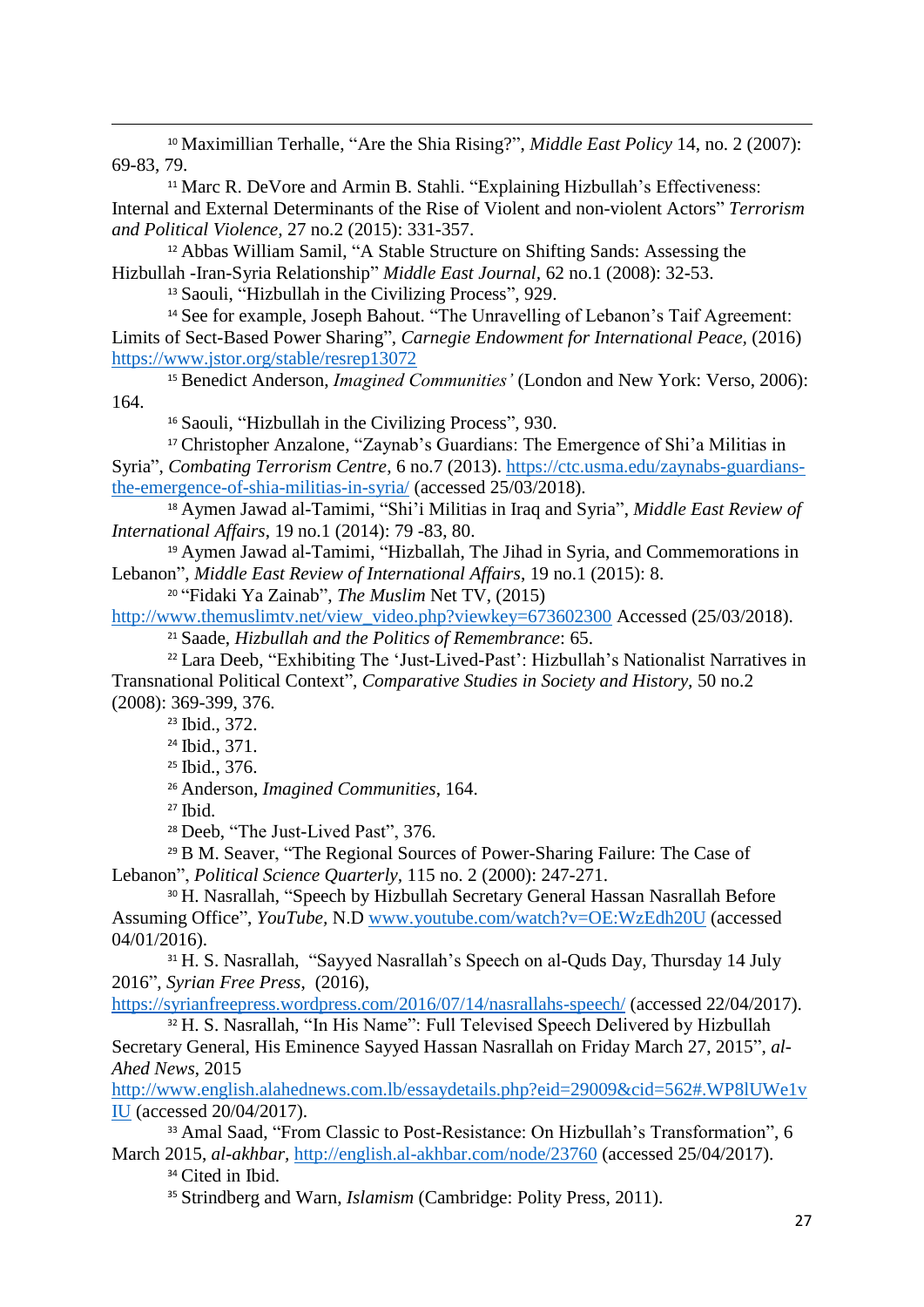Bashar Saade, *Hizbullah and the Politics of Remembrance: Writing the Lebanese Nation,* (Cambridge: Cambridge University Press, 2016), 13.

Ibid., 18.

**.** 

Oren Barak, "'Don't Mention the War?" The Politics of Remembrance and

Forgetfulness in Post War Lebanon", *Middle East Journal,* 61 no.1 (2007): 49-70, 52-53. Strindberg and Warn, *Islamism*, 125.

Ibid.

Samil, "A Stable Structure on Shifting Sands", 40.

Ibid., 39.

 Adham Saouli, "Lebanon's Hizbullah: The Quest for Survival", *World Affairs* 166, no. 2 (2003): 71-80, 73.

Devore and Stahli, "Explaining Hezbollah's Effectiveness", 346.

Samil, "A Stable Structure on Shifting Sands", 38.

 Mohammed Ayoob, "Challenging Hegemony: Political Islam and the North-South Divide", *International Studies Review* 9 no.4 (2007): 629-643, 640.

Naim Qassem, *Hizbullah: The Story From Within* (London: Saqi, 2007), 187.

 Martin Kramer, "Hizbullah: The Calculus of Jihad", in Marty and Appleby (Eds.), *Fundamentalisms and the State: Remaking Polities, Economies, and Militance* (University of Chicago: Chicago, 1993): 539-556.

DeVore and Stahli, "Explaining Hizbullah's Effectiveness", 332.

Samil, "A Stable Structure on Shifting Sands", 51.

Al-'ahd 27/5/1989 cited Saade, *Hizbullah and the Politics of Remembrance*, 121.

Saade, *Hizbullah and the Politics of Remembrance,* 153

DeVore and Stahli, "Explaining Hezbollah's Effectiveness", 333.

 Krista E. Wiegand, "Reformation of a Terrorist Group: Hezbollah as a Lebanese Political Party", *Studies in Conflict and Terrorism* 32, no.8 (2009): 669-680, 675.

 Jacob Høigilt, "Islamism, Pluralism and the Palestine Question: The Case of Hizbullah", *British Journal of Middle East Studies* 34, no.2 (2007): 123-136, 125.

*Al Manar*, September 5, 2004.

Strindberg and Warn, *Islamism*, 135.

Ibid., 136.

 "Lebanon's Second Army: Hizbullah's Armoury is Growing", *Economist,* 12 Aug. 2017. [https://www.economist.com/middle-east-and-africa/2017/08/12/hizbullahs-armoury-is](https://www.economist.com/middle-east-and-africa/2017/08/12/hizbullahs-armoury-is-growing)[growing](https://www.economist.com/middle-east-and-africa/2017/08/12/hizbullahs-armoury-is-growing) (accessed 19/10/2018).

Ibid.

 W. Harris, "Crisis in the Levant: Lebanon at Risk", *Mediterranean Quarterly* 18 (2007): 37-60, 38.

Hamzeh, "Lebanon's Hizbullah", 321-337.

 M. Harb and L. Deeb, "Culture and History and Landscape: Hizbullah's Efforts to Shape the Islamic Milieu in Lebanon", *Arab Studies Journal,* XIX, (2001): 10-41.

Cited in Kramer, "Hizbullah", 549.

 *Al Jazeera, "*Hezbollah Demands Hostages in Syria be Freed"*,* (01 June 2012), <http://www.aljazeera.com/news/middleeast/2012/06/20126118451618239.html>(accessed July 15, 2012).

Wiegand, "Reformation of a Terrorist Group", 677.

 Marisa Sullivan, "Hizbollah in Syria", *Middle East Security Report 19 Institute for the Study of War,* (2014)

[http://www.understandingwar.org/sites/default/files/Hezbollah\\_Sullivan\\_FINAL.pdf](http://www.understandingwar.org/sites/default/files/Hezbollah_Sullivan_FINAL.pdf) (accessed 22/12/2017), 4